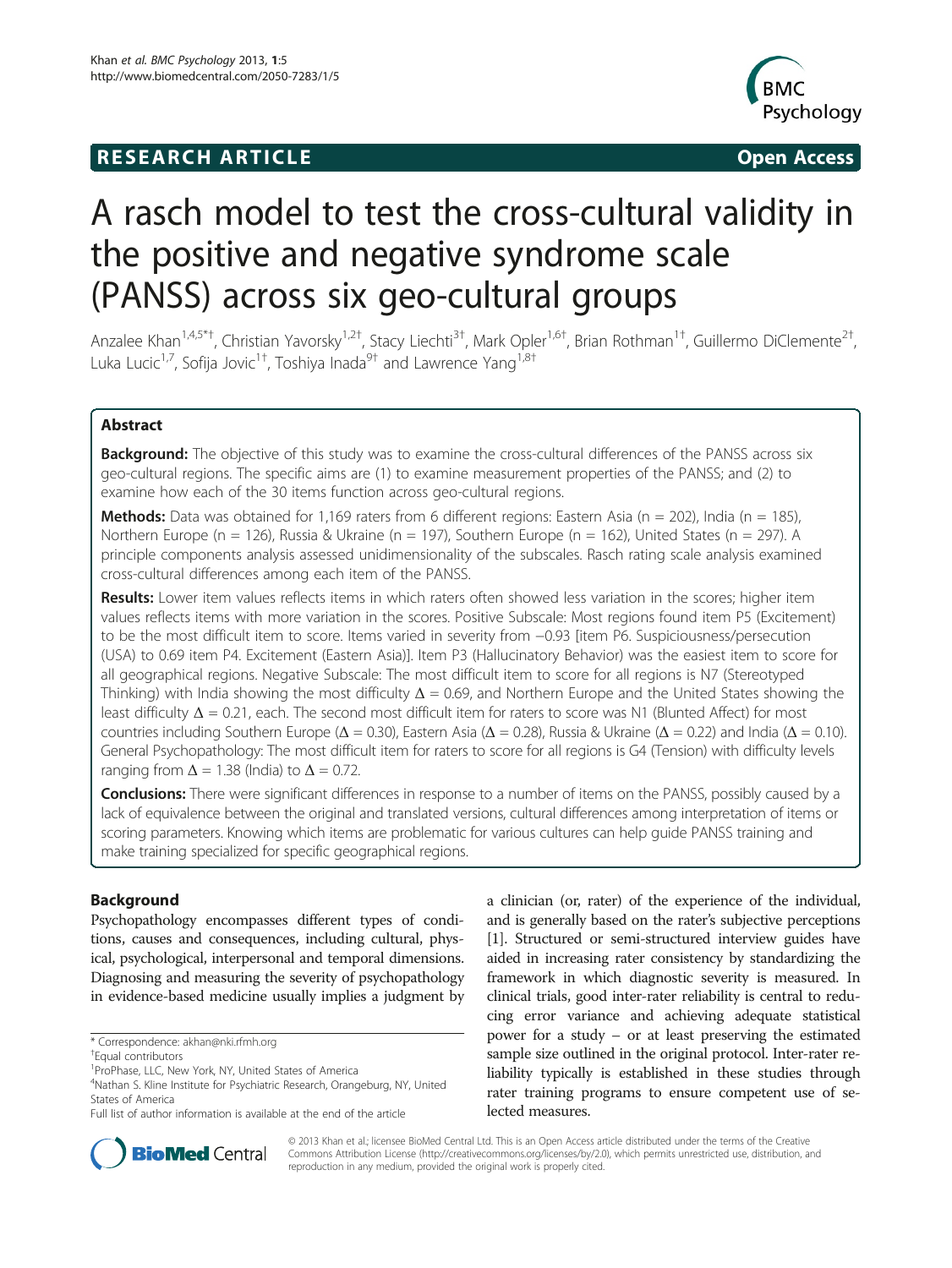The Standards for Educational and Psychological Testing (American Educational Research Association, AERA [[2](#page-15-0)]) indicate that test equivalence include assessing construct, functional, translational, cultural and metric categories. Although, many assessments used in psychopathology have examined construct, functional, translational and metric categories of rating scales, except for a handful of studies [[3,4](#page-15-0)], the significance of clinical rater differences across cultures in schizophrenia rating scales has rarely been investigated. There is ample research demonstrating the penchant for clinical misdiagnosis and broad interpretation of symptoms between races, ethnicities, and cultures, usually Caucasian American or European vis-à-vis an "other." For example, van Os and Kapur [\[5](#page-15-0)], and Myers [\[6\]](#page-15-0) point to a variation in cross-cultural psychopathology ratings. The presence of these findings suggests that the results of psychiatric rating scales may not adequately assess cultural disparities not only in symptom expression but also in rater judgment of those symptoms and their severity. Several primary methods have been championed in the past decade as means to aid in the implementation of evaluation methods in the face of cultural diversity [\[7-9](#page-15-0)]. These approaches, still in their infancy, have yielded positive results in the areas of diagnosis, treatment, and care of patients, but they still require reevaluation and additional adjustment [\[10-12\]](#page-15-0). As clinical trials become increasingly global, it is imperative to understand the limitations of current tools and to adapt, or to augment methods where, and when necessary.

One of the most widely used measures of psychopathology of schizophrenia in clinical research is the Positive and Negative Syndrome Scale (PANSS) [\[13](#page-15-0)-[15](#page-15-0)]. Since its development, the PANSS has become a benchmark when screening and assessing change, in both clinical and research patients. The strengths of the PANSS include its structured interview, robust factor dimensions, reliability [[13,16,17\]](#page-15-0), availability of detailed anchor points, and validity. However, a number of psychometric issues have been raised concerning assessment of schizophrenia across languages and culture [\[18\]](#page-16-0). Given the widespread use of the PANSS in schizophrenia and related disorders as well as the increasing globalization of clinical trials, understanding of the psychometric properties of the scale across cultures is of considerable interest.

Most international prevalence data for mental health is difficult to compare because of diverse diagnostic criteria, differences in perceptions of symptoms, clinical terminology, and the rating scales used. For example, in cross-cultural studies with social variables, such as behavior, it is often assumed that differences in scores can be compared at face value. In non-psychotic psychiatric illnesses, cultural background has been shown to have substantial influence on the interpretation of behavior as either normal or pathological [[19\]](#page-16-0). This suggests that

studies using behavioral rating scales for any disorder should not be undertaken in the absence of prior knowledge about cross-cultural differences when interpreting the behaviors of interest.

There are a number of methodological issues when evaluating cross-cultural differences using results obtained from rating scales [\[20](#page-16-0)-[23](#page-16-0)]. Rasch models have been used to examine and account for, cross-cultural bias [[24](#page-16-0)]. Riordan and Vandenberg [\[25](#page-16-0)] (p. 644) discussed two focal issues in measurement equivalence across cultures, (1) whether rating scales elicit the same frame of reference in culturally diverse groups, and (2) whether raters calibrate the anchor points (or scoring options) in the same manner. Having non-equivalence in rating scales among cultures can be a serious threat to the validity of quantitative cross-cultural comparison studies as it is difficult to tell whether the differences observed are reflecting reality. To guide decision-making on the most appropriate differences within a sample, studies advocate more comprehensive analyses using psychometric methods such as Rasch analysis [[24-26\]](#page-16-0). To date, few studies have used Rasch analysis to assess the psychometric properties of the PANSS [[27](#page-16-0)-[30\]](#page-16-0). Rasch analysis can provide evidence of anomalies with respect to two or more cultural groups in which an item can show differential item functioning (DIF). DIF can be used to establish whether a particular group show different scoring patterns within a rating scale [[31](#page-16-0)-[33](#page-16-0)]. DIF has been used to examine differences in rating scale scores with respect to translation, country, gender, ethnicity, age, and education level [[34,35\]](#page-16-0).

The goal of this study was to examine the crosscultural validity of the PANSS across six geo-cultural groups (Eastern Asia, India, Northern Europe, Russia & Ukraine, Southern Europe, and the United States of America) for data obtained from United States training videos (translated and subtitled for other languages). The study examines (1) measurement properties of the PANSS, namely dimensionality and score structure across cultures, (2) the validity of the PANSS across geo-cultural groups when assessing a patient from the United States, and (3) ways to enhance rater training based on cross-cultural differences in the PANSS.

# Methods

# Measures

The PANSS [\[13](#page-15-0)] is a 30-item scale used to evaluate the presence, absence and severity of Positive, Negative and General Psychopathology symptoms of schizophrenia. Each subscale contains individual items. The 30 items are arranged as seven positive symptom subscale items (P1 - P7), seven negative symptom subscale items (N1 - N7), and 16 general psychopathology symptom items (G1 - G16). All 30 items are rated on a 7-point scale  $(1 = absent; 7 = extreme)$ . The PANSS was developed with a comprehensive anchor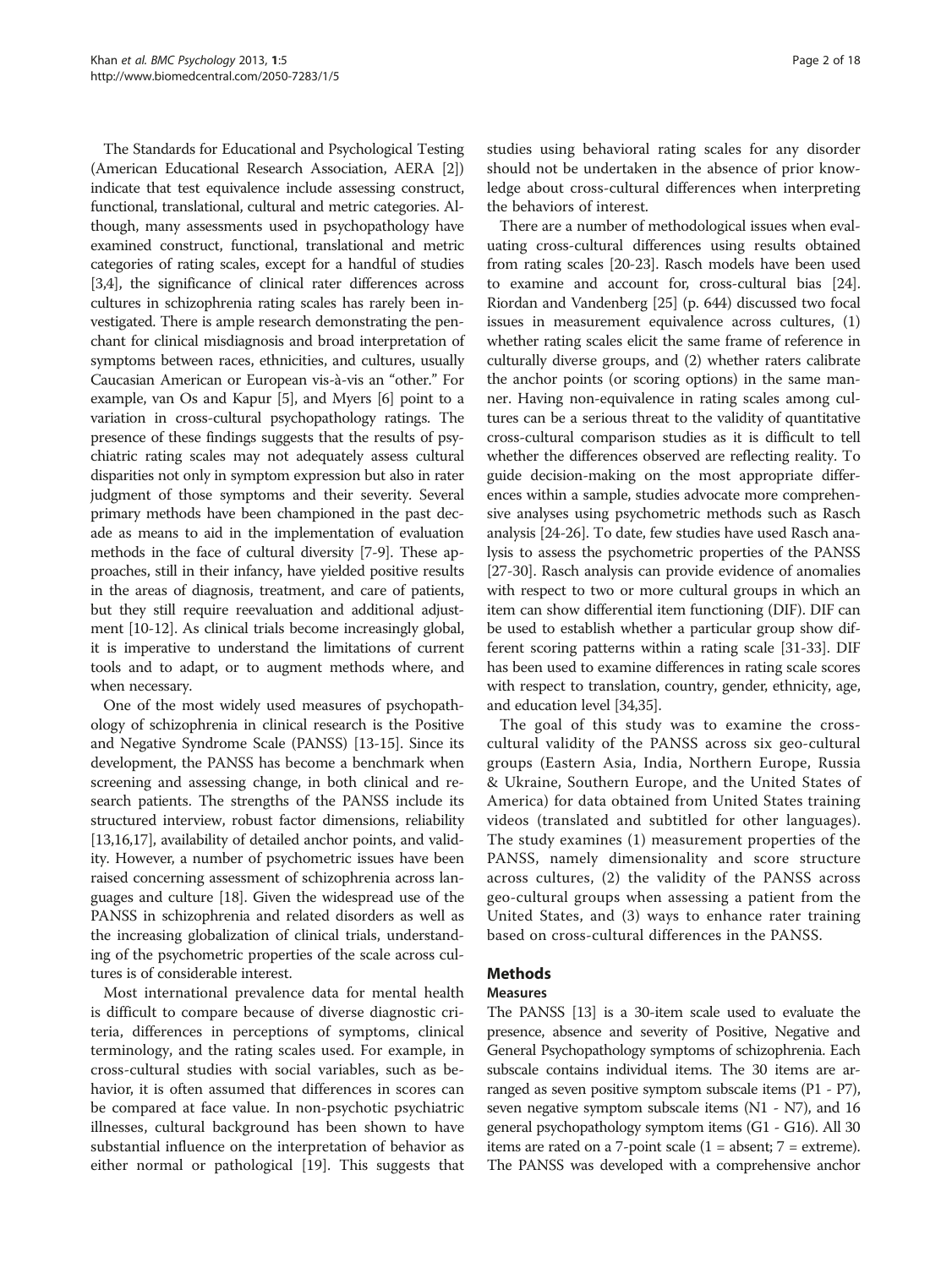system to standardize administration, and improve the reliability of ratings. The potential range of scores on the Positive and Negative scales are  $7 - 49$ , a score of 7 indicating no symptoms. The potential range of scores on the General Psychopathology Scale is 16 – 112.

The PANSS was scored by a clinician trained in psychiatric interview techniques, with experience working with the schizophrenia population (e.g., psychiatrists, mental healthcare professionals). A semi structured interview for the PANSS, the SCI-PANSS [[36](#page-16-0)], was used as a guide during the interview.

Currently there are over 40 official language versions of the PANSS. This translation work has been carried out according to international guidelines, in co-operation between specific sponsors, together with translation agencies in the geo-cultural groups concerned. Translation standards for the PANSS followed internationally recognized guidelines with the objective to achieve semantic equivalence as outlined by Multi Health Systems (MHS Translation Policy, available at [http://www.mhs.com/](http://www.mhs.com/info.aspx?gr=mhs&prod=service&id=Translations) [info.aspx?gr=mhs&prod=service&id=Translations](http://www.mhs.com/info.aspx?gr=mhs&prod=service&id=Translations)). Semantic equivalence is concerned with the transfer of meaning across language.

# Rater training

For the data used in this study, each PANSS rater was required to obtain rater certification through ProPhase LLC, Rater Training Group, New York City, New York, and to achieve interrater reliability with an intraclass correlation coefficient = 0.80 with the "Expert consensus PANSS" scores (or Gold Score rating), in addition to other specified item and scale level criteria. Gold Score is described below. Only a Master's level psychologist with one year experience working with schizophrenic patients and/or using clinical rating instruments, or a PhD level Psychologist, or Psychiatrist is eligible for PANSS rater certification. Rater training on the PANSS required the following steps:

- 1. First, a comprehensive, interactive, didactic tutorial was administered prior to the investigator meeting for the specified clinical trial. The tutorial was available at the Investigator's Meeting, online, or on DVD or cassette for others. The tutorial included a comprehensive description of the PANSS and its associated items, after which the rater was required to view a video of a PANSS interview and rate each item.
- 2. Second, the rater was provided with feedback indicating the Gold Score rating of each item along with a justification for that score. The Gold Score rating was established by a group of four to five Psychiatrists or PhD level Psychologists who have administered the PANSS for ≥5 years. These individuals rated each interview independently.

Scores for each of the interviews were combined and reviewed collectively in order to determine the Gold Score rating.

3. Once the rater completed the above steps with the qualifying scoring criteria, the rater was provisionally certified to complete the PANSS evaluations.

## Data

Data was obtained from ProPhase LLC Training Group (New York, NY) and are data from raters who scored PANSS training videos. The individuals depicted in the videos are actors who provided consent. The study data included PANSS scores from raters from the six geocultural groups who underwent training and rated one of 13 PANSS training videos. The symptoms presented in the 13 videos spanned the spectrum of psychopathology from absent to severe. Gold Scores for the 13 videos ranged from scores of 3 (Mild) to 6 (Severe) for Item P1 Delusions, 2 (Minimal) to 5 (Moderate Severe) for P2 Conceptual Disorganization, and 1 (Absent) to 5 (Moderate Severe) for the remaining Positive Symptom subscale items. For the Negative Symptom subscale items, scores ranged from 1 (Absent) to 5 (Moderate Severe) for Items N1 Blunted Affect, N4 (Passive Apathetic Social Withdrawal) and N6 Lack of Spontaneity and Flow of Conversation, with ranges of 1 (Absent) to 4 (Moderate) for Item N2 Emotional Withdrawal and N3 Poor Rapport, and 1 (Absent) to 6 (Severe) for Difficulty in Abstract Thinking. Scores on the 13 videos for the General Psychopathology also ranged from 1 (Absent) to 4 (Moderate) and 5 (Moderate Severe) for most items, with G9 Unusual Thought Content and G12 (Lack of Judgment and Insight) ranging from scores of 3 (Mild) to 6 (Severe). Data collection was conducted via a core data collection form that included completion of all 30 items of the PANSS. The form also contained information on one demographic variable of the raters which includes country of residency. The study recruitment took place from 2007 to 2011.

Data was obtained for 1,179 raters. Table [1](#page-3-0) consists of sample characteristics and the distribution of countries per geo-cultural group. Data for African raters were not included in the analysis (i.e.,  $0.85\%$  of total sample,  $n = 10$ ;  $N = 1,179$ ) due to inadequate sample size needed for comparison. One can note that the percentages of data that was removed for raters (from Africa (0.85%)) and for missing PANSS items (0.0%) are all reasonably small. These percentages point to the strong unlikelihood that analyses of these data would not be compromised by excluding these raters. It is not surprising to observe relatively no missing responses for the PANSS as scores on the instrument are incremental for training and raters are required to score each item for rater training and certification prior to the initiation of the study.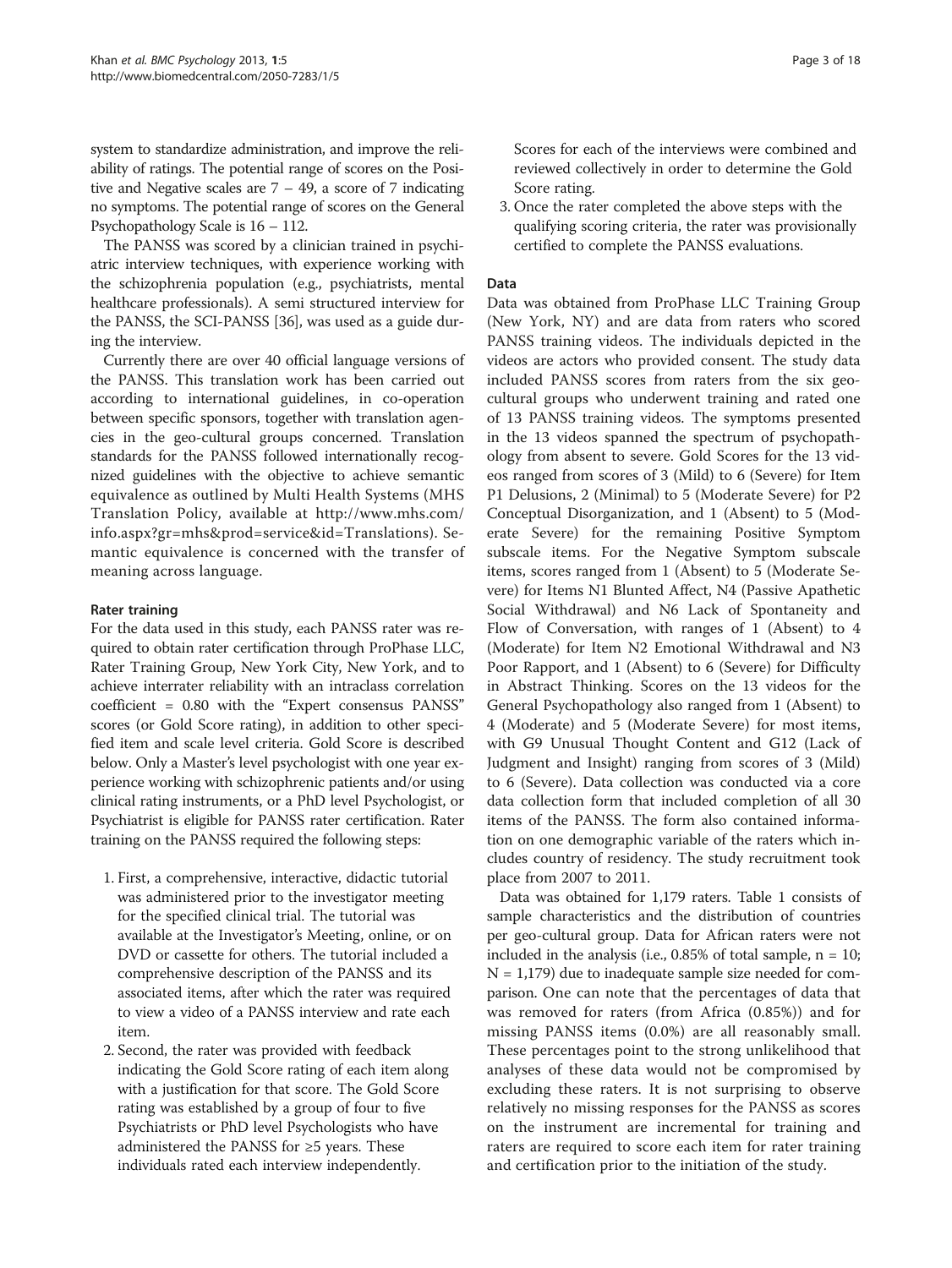<span id="page-3-0"></span>Table 1 Sample characteristics and geo-cultural groupings

| Geo-cultural<br>group       | Countries                                                                                                                                   | Total N |
|-----------------------------|---------------------------------------------------------------------------------------------------------------------------------------------|---------|
| Northern Europe             | Belgium, Czech Republic, Estonia,<br>Aland (Finland), Germany, Lithuania,<br>Netherlands, Poland, Slovakia, United<br>Kingdom (UK), Hungary | 126     |
| Southern Europe             | Bulgaria, Croatia, Israel, Romania,<br>Serbia, Spain                                                                                        | 162     |
| Fastern Asia                | Korea, Malaysia, Singapore, Taiwan,<br>Japan                                                                                                | 202     |
| India                       | Republic of India                                                                                                                           | 185     |
| Russia & Ukraine            | Russia, Ukraine                                                                                                                             | 197     |
| United States of<br>America | United States of America (US)                                                                                                               | 297     |
| Africa                      | South Africa                                                                                                                                | 10      |
| TOTAL                       |                                                                                                                                             | 1,179   |

The study protocol was approved by Western Institutional Review Board, Olympia, WA for secondary analysis of existing data. Research involving human subjects (including human material or human data) that is reported in the manuscript was performed with the approval of an ethics committee (Western Institutional Review Board (WIRB) registered with OHRP/FDA; registration number is IRB00000533, parent organization number is IORG0000432.) in compliance with the Helsinki Declaration.

## Rasch analysis sample considerations

There are no established guidelines on the sample size required for Rasch and DIF analyses. The minimum number of respondents will depend on the type of method used, the distribution of the item response in the groups, and whether there are equal numbers in each group. Previous suggestions for minimum sample size for DIF analyses have usually been in the range of 100–200 per group [\[37,38\]](#page-16-0) to ensure adequate performance (>80% power). For the present study, an item shows DIF if there is not an equal probability of scoring consistently on a particular PANSS item [[39\]](#page-16-0) (p. 264).

### Selection of Geo-Cultural Groups

For this study, we assembled our data according to culture, with special attention to the presence and impact of clinical trials, and to the geographic residence of the raters. The resultant groups were defined prior to considering the amount of available data for each geocultural group.. An attempt was made to include raters who were likely to share more culturally within each group. The geo-cultural groups aim to gather the raters of a town, region, country, or continent on the basis of the realities and challenges of their society. Using

geography in part to inform our cultural demarcations are not unproblematic or without limitations. Culture is necessarily social and is not strictly rooted in geography or lineage. However, the categories we elected for this study take into account geography as this was the criterion by which data were organized during rater training.

A few of our groups may appear unconventional at first glance. We separated India from other parts of Asia [[38\]](#page-16-0). Table 1 presents the composition of the geocultural groupings. The groups are discursive and artificial constructs intended solely for the purpose of this study. No study of culture can involve all places and facets of life simultaneously and thus will reflect only generalities and approximations. For this reason, we were forced to overlook the multiple cultural subjectivities and hybridity [\[40](#page-16-0)], acculturation and appropriation [[41\]](#page-16-0), and fluidity that exist within and between the groups we constructed. The authors chose to keep the United States of America (US) as its own category since the scale is a cultural product of the US and was initially validated in this region.

As with any statistical analysis, if the categories were assembled differently (i.e., including or excluding certain groups, following a different organizing rationale) the analyses may have yielded slightly different results. However, the authors felt that there were enough similarities within the groupings: symptom expression and perception [[42](#page-16-0)-[44\]](#page-16-0), clinical interview conduct [\[45\]](#page-16-0), educational pedagogy and experience [\[46,47\]](#page-16-0), intellectual approach [[48\]](#page-16-0), ideas about individuality versus group identity [\[49](#page-16-0)], etc. to warrant our arrangement of data. An attempt also was made to group countries with related histories, educational and training programs and ethnicities under the assumption that the within-grouping differences are likely to be less than the between-grouping differences. Prevalence of English language fluency and exposure was not considered in our categorization. While local language training materials were made available in all cases (i.e., transcripts of patient videos) some training events included additional resources (i.e., translated didactic slides, on-site translators). The range of Englishlanguage comprehension varied greatly among raters as well between and within many of the categories. The variance caused by language itself or as a complex hybrid with cultural understanding and clinician experience with a measure or in clinical trials deserves more attention [\[50\]](#page-16-0). Therefore, it is recommended that a separate analysis of the effects of language on inter-rater reliability be conducted.

## Statistical methods

The Rasch measurement model assumes that the probability of a rater scoring an item is a function of the difference between the subject's level of psychopathology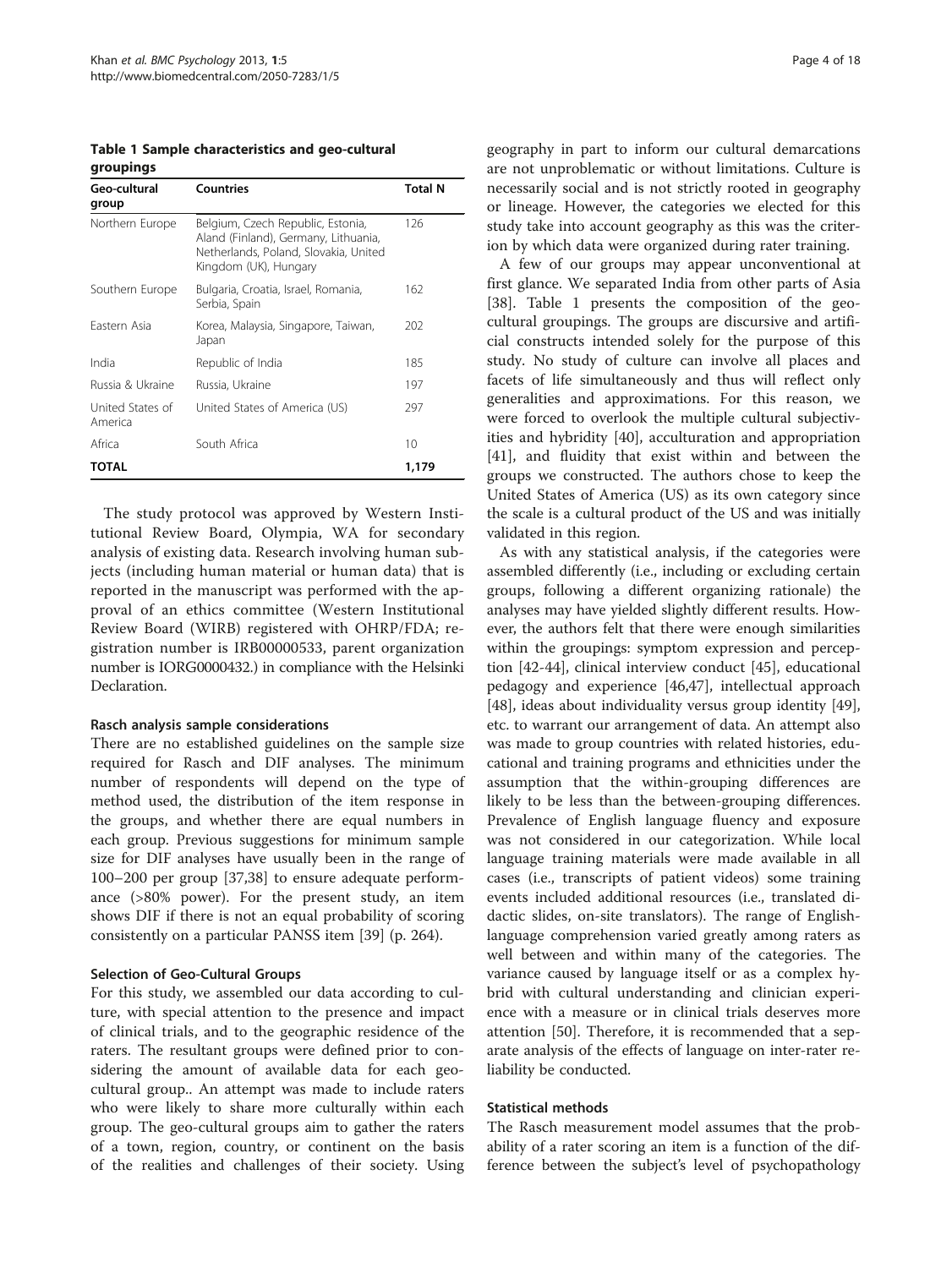and the level of psychopathology symptoms expressed by the item. Analyses conducted included assessment of the response format, overall model fit, individual item fit, differential item functioning (DIF), and dimensionality.

Inter-rater reliability: The internal consistency of the PANSS was tested through Cronbach α reliability coefficients whereas inter-rater reliability [\[51](#page-16-0)] was tested based on intra class correlation coefficient (ICC). The inter-rater reliability of the PANSS across all regions was assessed. We classified ICC above 0.75 as excellent agreement and below 0.4 as poor agreement [\[52](#page-16-0)].

Unidimensionality: DIF analyses assume that the underlying distribution of  $\theta$  (the latent variable, i.e., psychopathology) is unidimensional [\[53](#page-16-0)], with all items measuring a single concept; for this reason, the PANSS subscales (Positive symptoms, Negative symptoms, and General Psychopathology) were used, as opposed to a total score. Dimensionality was examined by first conducting principal components analysis (PCA) assess unidimensionality as follows: (1) a PCA was conducted on the seven Positive Symptom items, (2) the eigenvalues for the first and second component produced by the PCA were compared, (3) if the first eigenvalue is about three times larger than the second one, dimensionality was assumed. Similar eigenvalue comparison was conducted for the seven items of the Negative Symptoms subscale and the 16 items of the General Psychopathology subscale [[54](#page-16-0)] for methods of assessing unidimensionality using PCA). Suitability of the data for factor analysis was tested by Bartlett's Test of Sphericity [\[55\]](#page-16-0) which should be significant, and the Kaiser-Meyer-Olkin (KMO) measure of sampling adequacy, which should be >0.6 [\[56](#page-16-0)].

Rasch Analysis: For each PANSS item a separate model was estimated using the response to that item as the dependent variable. The overall subscale score for the Positive symptoms, Negative symptoms, and General Psychopathology scale, and each cultural grouping, was the independent variables.

Two sets of Rasch analyses were conducted for each of the 30 items from the PANSS scale.

To assess the measurement invariance of item calibrations across countries in the present study, the Rasch rating scale model was used [\[57](#page-16-0)]. The primary approach to addressing measurement invariance involves the study of group similarities and differences in patterns of responses to the items of the rating scale. Such analysis is concerned with the relative severity of individual test items for groups with dissimilar cultural or backgrounds. It seeks to identify items for which equally qualified raters from different cultural groups have different probabilities of endorsing a score of a particular item on the PANSS. To be used in different cultures, items must

function the same way regardless of cultural differences. The Rasch model proposes that the responses to a set of items can be explained by a rater's ability to assess symptoms and by the characteristics of the items. The Rasch rating scale model is based on the assumption that all PANSS subscale items have a shared structure for the response choices. The model provides estimates of the item locations that define the order of the items along the overall level of psychopathology.

Rasch analysis makes a calibration of items based on likelihood of endorsement (symptom severity). Inspection of item location is presented as average item calibrations (Δ Difficulty), goodness of fit (weighted mean square) and standard error (SE). The Rasch analysis was performed using jMetrik [[58](#page-16-0)], where Δ Difficulty indicates that the lower the number (i.e., negative  $\Delta$ ), the less difficulty the rater has with that item. Taking into account the set order of the item calibrations based on ranking the  $\Delta$  from smallest to largest, the adequacy of each item can be further evaluated by examining the pattern of easy and difficult items to rate based on culture (see Tables [2,](#page-5-0) [3](#page-6-0) and [4b](#page-8-0)). When there is a good fit to the model (i.e., weighted mean square (WMS)), responses from individuals should correspond well with those predicted by the model. If the fit of most of the items is satisfactory, then the performance of the instrument is accurate. WMS fit statistics show the size of the randomness, i.e., the amount of distortion of the measurement system. Values less than 1.0 indicate observations are too predictable (redundancy, data overfit the model). Values greater than 1.0 indicate unpredictability (unmodeled noise, data underfit the model). Therefore a mean square of 1.5 indicates that there is 50% more randomness (i.e., noise) in the data than modeled. High mean-squares (WMS >2.0) were evaluated before low ones, because the average mean-square is usually forced to be near 1.0. Since, mean-square fit statistics average about 1.0, if an item was accepted with large mean-squares (low discrimination, WMS >2.0), then counter-balancing items with low mean-squares (high discrimination, WMS < 0.50) were also accepted.

Based on the results of Rasch analyses different approaches can be taken to account for weaknesses in the scoring properties of the PANSS post-hoc. The Mantel-Haenszel statistic is commonly used in studies of DIF, because it makes meaningful comparisons of item performance for different geographical groups, by comparing raters of similar cultural backgrounds, instead of comparing overall group performance on an item. In a typical differential item functioning (DIF) analysis, a significance test is conducted for each item. As the scale consists of multiple items, such multiple testing may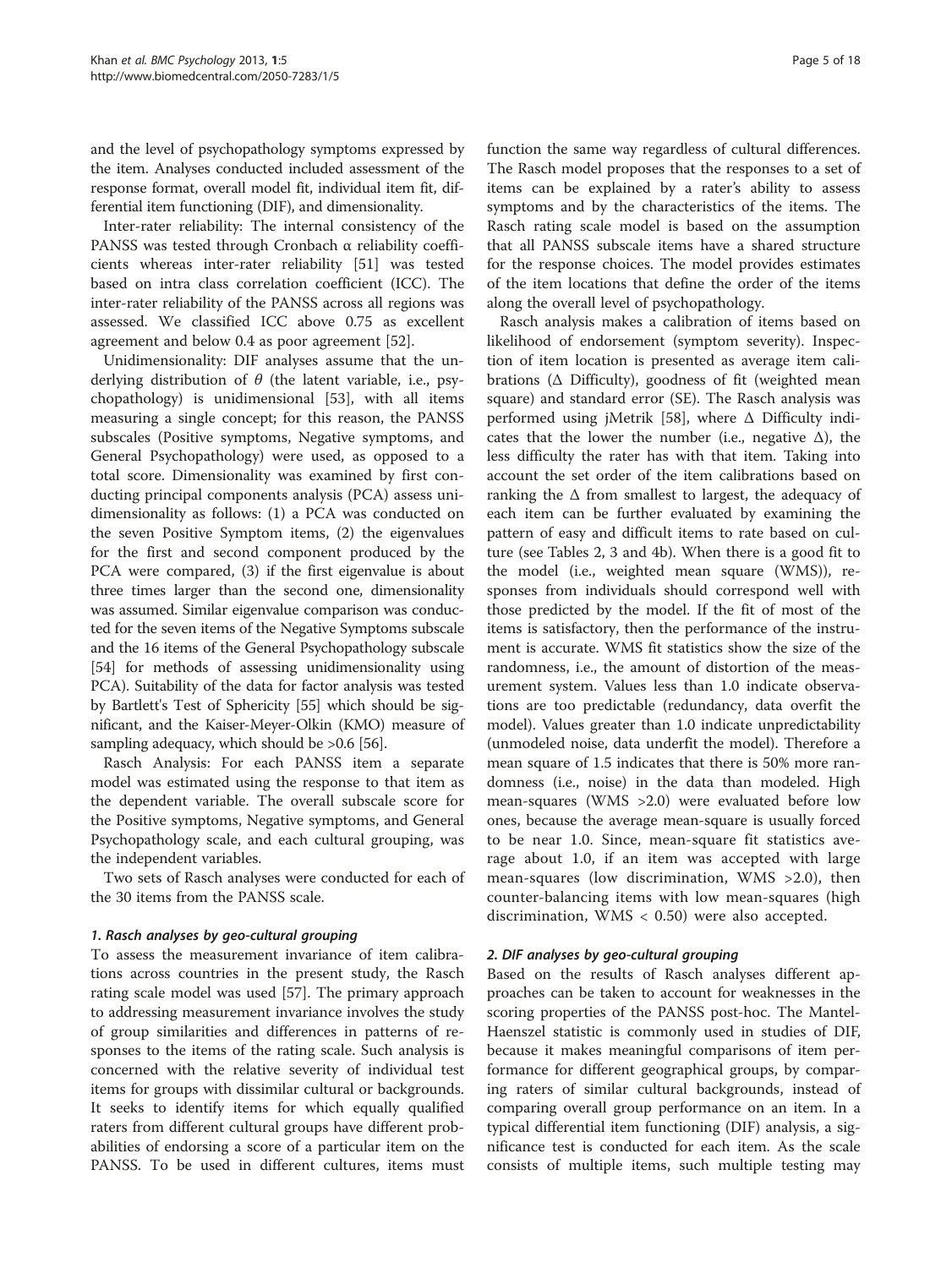<span id="page-5-0"></span>Table 2 Reliability estimates of raters across six regions

| Geo-cultural group       |                               | Positive symptoms    | <b>Negative symptoms</b> | General psychopathology | <b>Total PANSS score</b> |
|--------------------------|-------------------------------|----------------------|--------------------------|-------------------------|--------------------------|
| Northern Europe          |                               |                      |                          |                         |                          |
|                          | ICC (95% Confidence Interval) | 0.987 (0.948, 0.996) | 0.928(0.831, 0.985)      | 0.926 (0.929, 0.984)    | $0.973$ (0.958, 0.985)   |
| Southern Europe          |                               |                      |                          |                         |                          |
|                          | ICC (95% Confidence Interval) | 0.991 (0.979, 0.998) | 0.967(0.921, 0.993)      | $0.982$ (0.968, 0.993)  | $0.987$ (0.980, 0.993)   |
| Russia & Ukraine         |                               |                      |                          |                         |                          |
|                          | ICC (95% Confidence Interval) | 0.987 (0.969, 0.997) | 0.975(0.939, 0.995)      | 0.978 (0.960, 0.991)    | $0.983$ $(0.975, 0.990)$ |
| India                    |                               |                      |                          |                         |                          |
|                          | ICC (95% Confidence Interval) | 0.986(0.966, 0.997)  | 0.955(0.895, 0.991)      | $0.981$ (0.965, 0.993)  | 0.984(0.975, 0.991)      |
| Eastern Asia             |                               |                      |                          |                         |                          |
|                          | ICC (95% Confidence Interval) | 0.987(0.969, 0.997)  | $0.953$ (0.888, 0.990)   | 0.980(0.963, 0.992)     | $0.981$ (0.970, 0.989)   |
| United States of America |                               |                      |                          |                         |                          |
|                          | ICC (95% Confidence Interval) | 0.992(0.980, 0.998)  | 0.965(0.916, 0.993)      | 0.988 (0.978, 0.995)    | 0.990 (0.983, 0.994)     |
|                          |                               |                      |                          |                         |                          |

increase the possibility of making a Type I error at least once. Type I error rate can be affected by several factors, including multiple testing. For DIF of the 30 item PANSS the expectation is that 2 item response strings have a probability of  $p \leq 0.05$  according with the Rasch model.  $\alpha$  is the Type I error for a single test (incorrectly rejecting a true null hypothesis). So, when the data fit the model, the probability of a correct finding for one item is (1- $\alpha$ ), and for n items,  $(1-\alpha)^n$ . Consequently the Type I error for n independent items is  $1-(1-8a1pha)^n$ . Thus, the level for each single test is  $\alpha/n$ . So that for a finding of  $p \leq .05$  to be found for 30 items, then at least one item would need to be reported with  $p \leq .0017$  on a single item test for the hypothesis that "the entire set of items fits the Rasch model" to be rejected.

As the PANSS was developed in the US and the rater training was conducted by a training facility in the US, the authors chose to compare each geo-cultural group to the US. Additionally, raters in similar geo-cultural groups were compared (e.g., Northern European raters vs. Southern European raters, Eastern Asian raters (will here forth be referred to as Asia or Asian) vs. Indian raters, Northern European raters vs. Russia & Ukraine raters). The Mantel-Haenszel procedure is performed in jMetrik and produces effect size computation and Educational Testing Services (ETS) DIF classifications as follows:

A. = Negligible DIF B. = Slight to Moderate DIF C. = Moderate to Large DIF

Operational items categorized as C are carefully reviewed to determine whether there is a plausible reason why any aspect of that item may be unfairly related to group membership, and may or may not be retained on the test.

Additionally, each category A, B or C is scored as either –  $or +$  where,

- : Favors reference group (indicating the item is easier to score for this group, than the comparison group)

+ : Favors focal group (indicating the item is easier to score for this group, than the comparison group)

# Results

## Reliability

Reliability was assessed for each of the six geo-cultural groups and results are as follows: Cronbach alpha  $(\alpha)$  and Intra Class Coefficients (ICC) for all groups were excellent and Average Measures ICCs were significant at  $p < 0.001$ for all groups (Northern Europe = Cronbach  $\alpha = 0.977$ , ICC =  $0.973$  (95% CI = 0.958, 0.985); Southern Europe = Cronbach α = 0.989, ICC = 0.987 (95% CI = 0.980, 0.993); India = Cronbach α = 0.987, ICC = 0.984 (95% CI = 0.975, 0.991); Asia = Cronbach α = 0.984, ICC = 0.981 (95%) CI = 0.970, 0.989); Russia & Ukraine = Cronbach  $\alpha$  = 0.987, ICC = 0.983 (95% CI = 0.975, 0.990); United States of America = Cronbach α = 0.991, ICC = 0.990 (95%) CI = 0.983, 0.994) (see Table 2).

Reliability for subscale measures also show excellent reliability across all three subscales for each of the six geo-cultural groups.

## Assessment of unidimensionality

Principal Components Analysis (PCA) without rotation revealed one component with an eigenvalue greater than one for the Positive Symptoms subscale, one component with an eigenvalue greater than one for the Negative Symptoms subscale and four components with an eigenvalue greater than one for the General Psychopathology subscale. Bartlett's Test of Sphericity was significant  $(p < .001)$  for all three subscales and the Kaiser-Meyer-Olkin (KMO) measure of sampling adequacy produced values of 0.790, 0.877, and 0.821 for the Positive,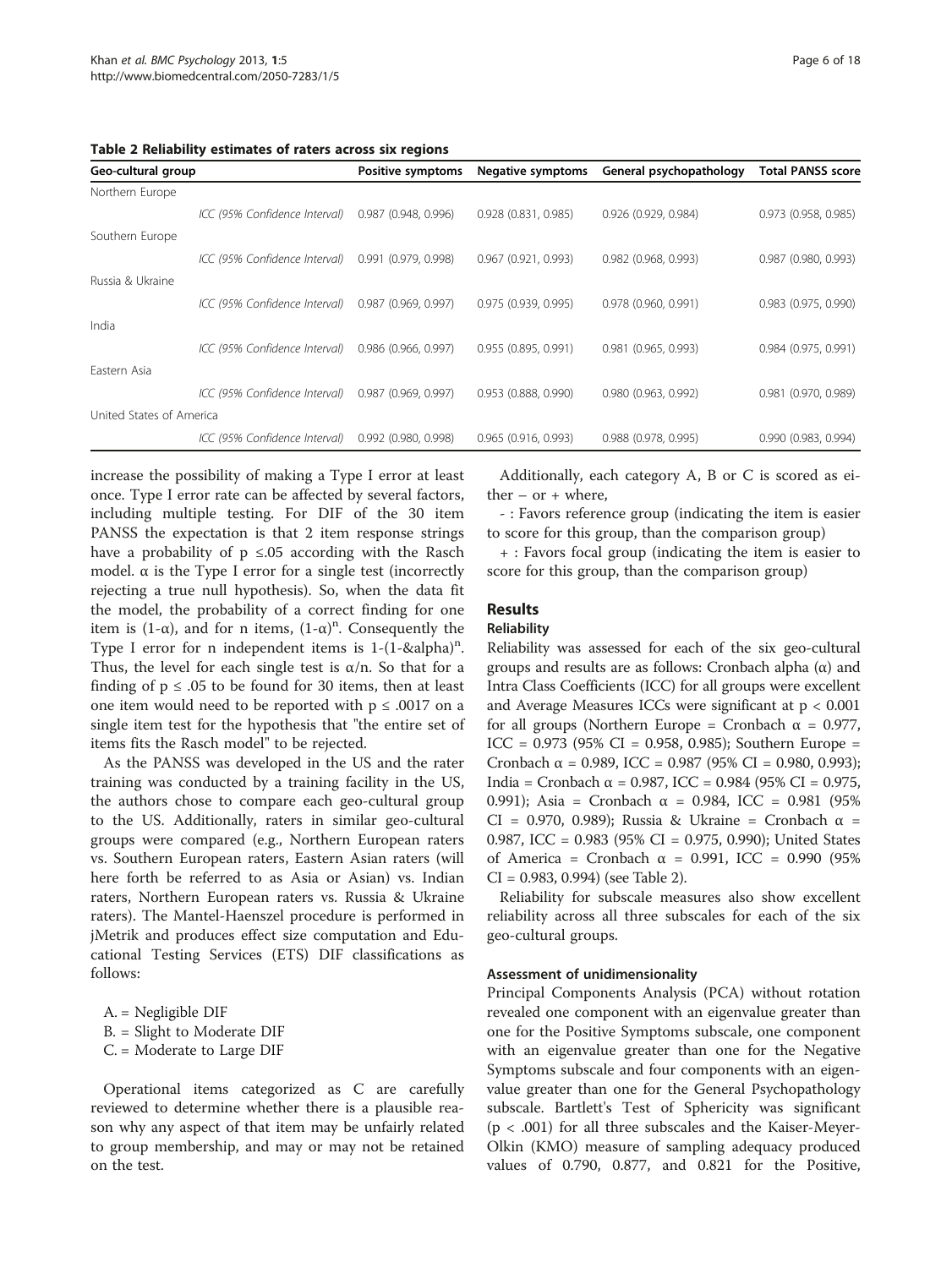| <b>PANSS items</b>      | <b>Northern Europe</b> |            | <b>Southern Europe</b> |                       | India      |           |                       | Eastern Asia |           |                       | Russia & Ukraine |           |                       | <b>USA</b> |           |                       |            |           |
|-------------------------|------------------------|------------|------------------------|-----------------------|------------|-----------|-----------------------|--------------|-----------|-----------------------|------------------|-----------|-----------------------|------------|-----------|-----------------------|------------|-----------|
| Positive Symptoms       | Difficulty $(\Delta)$  | <b>WMS</b> | <b>SE</b>              | Difficulty $(\Delta)$ | <b>WMS</b> | SE        | Difficulty $(\Delta)$ | <b>WMS</b>   | SE        | Difficulty $(\Delta)$ | <b>WMS</b>       | <b>SE</b> | Difficulty $(\Delta)$ | <b>WMS</b> | <b>SE</b> | Difficulty $(\Delta)$ | <b>WMS</b> | SE        |
| P1.                     | $-0.68$                | 3.05       | 0.07                   | $-0.79$               | 2.86       | 0.05      | $-0.60$               | 2.22         | 0.05      | $-0.52$               | 1.49             | 0.04      | $-0.44$               | 2.84       | 0.05      | $-0.38$               | 1.34       | 0.06      |
| P2.                     | $-0.26$                | 2.26       | 0.06                   | $-0.30$               | 1.60       | 0.05      | $-0.13$               | 2.18         | 0.05      | $-0.28$               | 0.78             | 0.05      | $-0.22$               | 1.67       | 0.06      | $-0.14$               | 1.65       | 0.04      |
| P3.                     | $-0.80$                | 2.17       | 0.07                   | $-0.81$               | 2.10       | 0.05      | $-0.79$               | 0.94         | 0.10      | $-0.63$               | 0.81             | 0.04      | $-0.63$               | 0.81       | 0.04      | $-0.72$               | 1.43       | 0.04      |
| P4.                     | 0.30                   | 2.15       | 0.07                   | 0.60                  | 1.55       | 0.04      | 0.54                  | 1.96         | 0.06      | 0.69                  | 1.18             | 0.06      | 0.69                  | 1.18       | 0.06      | 0.53                  | 1.62       | 0.04      |
| P5.                     | $-0.27$                | 2.41       | 0.06                   | 0.51                  | 2.00       | 0.04      | 0.13                  | 2.34         | 0.05      | 0.50                  | 2.40             | 0.05      | $-0.54$               | 2.03       | 0.05      | $-0.08$               | 1.89       | 0.04      |
| P6.                     | $-0.58$                | 2.62       | 0.07                   | $-0.69$               | 1.89       | 0.06      | $-0.64$               | 2.06         | 0.05      | $-0.69$               | 1.48             | 0.05      | $-0.66$               | 1.84       | 0.06      | $-0.93$               | 1.90       | $-0.93$   |
| P7.                     | 0.11                   | 1.89       | 0.06                   | 0.21                  | 1.44       | 0.05      | $-0.09$               | 1.84         | 0.05      | 0.03                  | 0.75             | 0.04      | 0.23                  | 1.39       | 0.06      | 0.12                  | 1.59       | 0.12      |
| Negative Symptoms       | Difficulty $(\Delta)$  | <b>WMS</b> | SE                     | Difficulty $(\Delta)$ | <b>WMS</b> | <b>SE</b> | Difficulty $(\Delta)$ | <b>WMS</b>   | <b>SE</b> | Difficulty $(\Delta)$ | <b>WMS</b>       | <b>SE</b> | Difficulty $(\Delta)$ | <b>WMS</b> | <b>SE</b> | Difficulty $(\Delta)$ | <b>WMS</b> | <b>SE</b> |
| N1.                     | $-0.23$                | 2.88       | 0.06                   | 0.30                  | 2.81       | 0.06      | 0.10                  | 0.60         | 0.07      | 0.28                  | 1.93             | 0.06      | 0.22                  | 2.01       | 0.05      | $-0.23$               | 2.88       | 0.06      |
| N2.                     | $-0.25$                | 1.61       | 0.06                   | $-0.30$               | 1.60       | 0.06      | $-0.38$               | 1.47         | 0.05      | $-0.36$               | 1.11             | 0.04      | $-0.22$               | 1.57       | 0.05      | $-0.24$               | 1.61       | 0.06      |
| N3.                     | 0.01                   | 2.09       | 0.06                   | 0.09                  | 2.00       | 0.05      | $-0.26$               | 1.00         | 0.05      | 0.08                  | 0.90             | 0.05      | 0.10                  | 2.11       | 0.05      | 0.01                  | 2.09       | 0.06      |
| N4.                     | $-0.18$                | 1.68       | 0.06                   | $-0.20$               | 1.58       | 0.05      | $-0.19$               | 1.30         | 0.05      | $-0.16$               | 1.01             | 0.04      | $-0.13$               | 1.67       | 0.06      | $-0.18$               | 1.68       | 0.06      |
| N5.                     | $-0.55$                | 2.03       | 0.07                   | 0.20                  | 2.01       | 0.06      | $-0.56$               | 1.34         | 0.05      | 0.15                  | 0.74             | 0.06      | 0.16                  | 2.02       | 0.06      | $-0.55$               | 2.03       | 0.07      |
| N6.                     | $-0.28$                | 1.84       | 0.06                   | $-0.10$               | 1.80       | 0.05      | $-0.52$               | 1.16         | 0.05      | $-0.19$               | 0.82             | 0.04      | $-0.55$               | 1.79       | 0.06      | $-0.28$               | 1.84       | 0.06      |
| N7.                     | 0.21                   | 1.46       | 0.06                   | 0.43                  | 1.41       | 0.06      | 0.69                  | 1.22         | 0.08      | 0.29                  | 0.84             | 0.05      | 0.60                  | 1.31       | 0.07      | 0.21                  | 1.46       | 0.06      |
| General Psychopathology | Difficulty $(\Delta)$  | <b>WMS</b> | SE                     | Difficulty $(\Delta)$ | <b>WMS</b> | SE.       | Difficulty $(\Delta)$ | <b>WMS</b>   | <b>SE</b> | Difficulty $(\Delta)$ | <b>WMS</b>       | <b>SE</b> | Difficulty $(\Delta)$ | <b>WMS</b> | <b>SE</b> | Difficulty $(\Delta)$ | <b>WMS</b> | <b>SE</b> |
| G1.                     | 0.22                   | 1.99       | 0.06                   | 0.41                  | 1.18       | 0.07      | 0.63                  | 1.51         | 0.06      | 0.55                  | 0.80             | 0.06      | 0.40                  | 1.10       | 0.06      | 0.80                  | 1.78       | 0.05      |
| G <sub>2</sub>          | 0.10                   | 1.58       | 0.10                   | 0.15                  | 1.05       | 0.09      | 0.01                  | 1.86         | 0.05      | $-0.25$               | 1.25             | 0.07      | 0.15                  | 1.04       | 0.09      | $-0.01$               | 1.02       | 0.05      |
| G3.                     | 0.72                   | 2.23       | 0.08                   | 1.00                  | 2.01       | 0.07      | 1.38                  | 1.82         | 0.09      | 0.81                  | 1.38             | 0.07      | 1.41                  | 1.05       | 0.05      | 0.93                  | 2.36       | 0.06      |
| G4.                     | 0.29                   | 1.71       | 0.07                   | 0.39                  | 1.00       | 0.05      | 0.46                  | 1.47         | 0.06      | 0.29                  | 0.62             | 0.05      | 0.57                  | 1.04       | 0.05      | 0.39                  | 0.96       | 0.04      |
| G5.                     | 0.69                   | 1.40       | 0.08                   | 0.23                  | 1.14       | 0.07      | 0.86                  | 1.21         | 0.07      | 1.12                  | 1.25             | 0.08      | 1.11                  | 1.24       | 0.07      | 0.84                  | 1.44       | 0.05      |
| G6.                     | $-0.06$                | 2.66       | 0.06                   | 0.90                  | 1.06       | 0.06      | 0.37                  | 2.59         | 0.05      | 0.66                  | 1.67             | 0.06      | 0.97                  | 1.32       | 0.06      | 0.34                  | 0.76       | 0.05      |
| G7.                     | 0.40                   | 1.55       | 0.07                   | 0.41                  | 1.50       | 0.06      | 0.04                  | 1.26         | 0.05      | 0.01                  | 0.89             | 0.04      | 0.47                  | 1.35       | 0.05      | 0.27                  | 0.64       | 0.04      |
| G8.                     | 0.23                   | 1.63       | 0.06                   | 0.79                  | 0.74       | 0.09      | 0.10                  | 1.64         | 0.05      | 0.16                  | 0.71             | 0.05      | 0.77                  | 0.76       | 0.05      | 0.13                  | 1.09       | 0.04      |
| G9.                     | $-0.34$                | 2.77       | 0.06                   | $-0.55$               | 1.09       | 0.10      | $-0.08$               | 2.00         | 0.05      | $-0.46$               | 0.88             | 0.07      | $-0.34$               | 1.23       | 0.09      | $-0.16$               | 1.55       | 0.04      |
| G10                     | 0.41                   | 0.71       | 0.08                   | 0.06                  | 0.77       | 0.07      | 0.22                  | 1.27         | 0.05      | 0.20                  | 1.32             | 0.05      | 0.21                  | 1.22       | 0.05      | 0.69                  | 1.42       | 0.05      |
| G11.                    | 0.27                   | 1.39       | 0.07                   | 0.01                  | 0.82       | 0.08      | 0.17                  | 1.46         | 0.05      | 0.03                  | 0.77             | 0.04      | 0.22                  | 1.02       | 0.07      | 0.31                  | 1.10       | 0.04      |
| G12.                    | $-0.51$                | 0.50       | 0.09                   | $-0.48$               | 0.79       | 0.07      | $-0.75$               | 1.34         | 0.05      | $-0.53$               | 1.16             | 0.05      | $-0.50$               | 0.99       | 0.07      | $-0.27$               | 1.39       | 0.04      |

<span id="page-6-0"></span>Table 3 Comparison between different geo-cultural groups of PANSS item Rasch rating scale item difficulty (Δ) and goodness of fit (weighted mean square WMS values: positive symptoms, negative symptoms, general psychopathology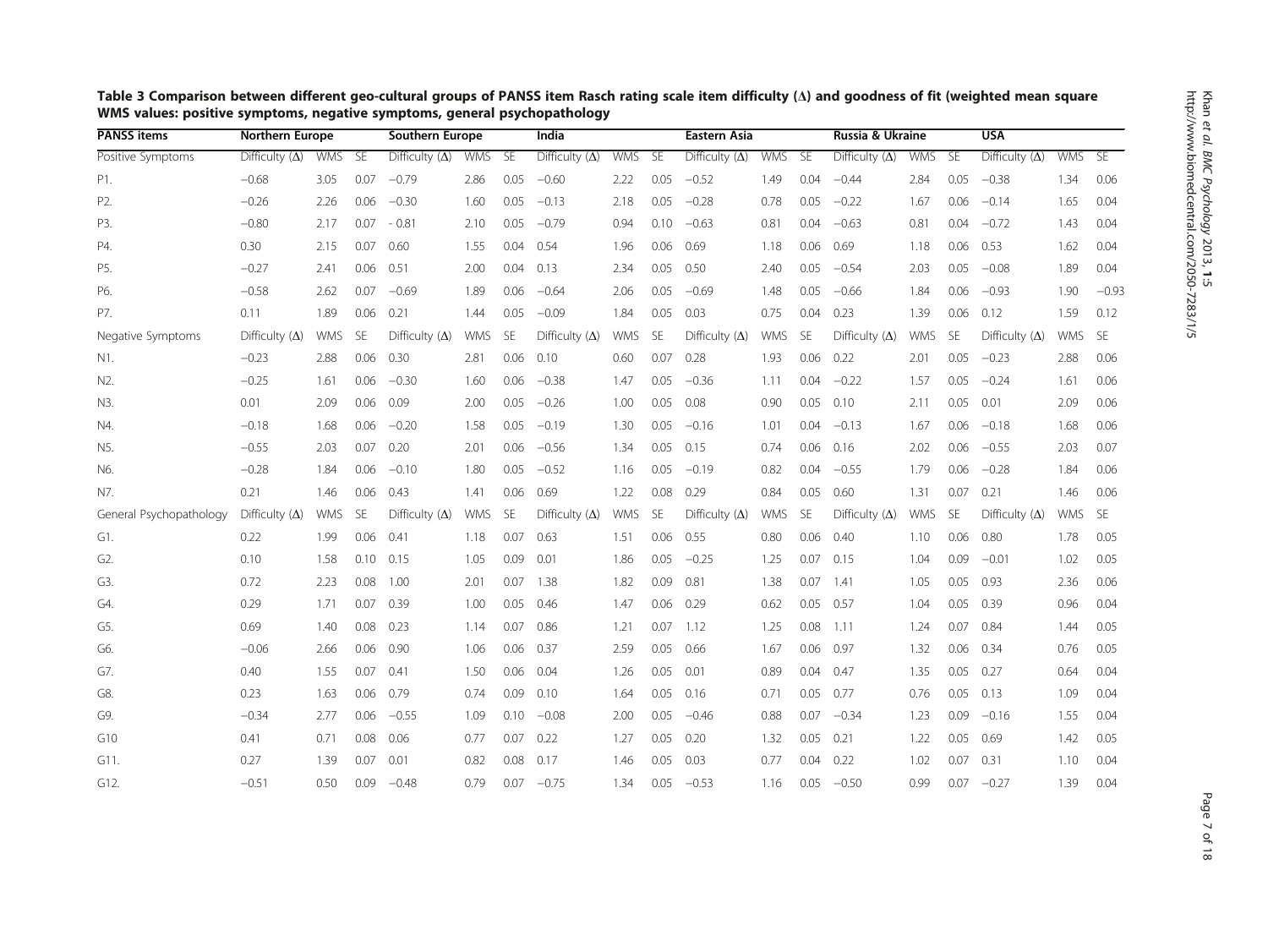| Table 3 Comparison between different geo-cultural groups of PANSS item Rasch rating scale item difficulty (A) and goodness of fit (weighted mean square |
|---------------------------------------------------------------------------------------------------------------------------------------------------------|
| WMS values: positive symptoms, negative symptoms, general psychopathology (Continued)                                                                   |

| $\overline{G13}$ . | 0.12    | 1.87           | 0.06 0.24 | 1.80  0.05  0.04 |                     | 1.61           | 0.05 | $-0.17$               | 0.85                 | $0.04$ 0.26 | 0.88 0.05 0.20   |                     | 0.87      | 0.04 |
|--------------------|---------|----------------|-----------|------------------|---------------------|----------------|------|-----------------------|----------------------|-------------|------------------|---------------------|-----------|------|
| G14.               | 0.98    | 3.36 0.09 0.90 |           | 2.98 0.06 0.58   |                     | 2.43 0.06 0.40 |      |                       | 0.97 0.05 0.90       |             | 2.07 0.06 0.84   |                     | 1.62 0.05 |      |
| G15.               | 0.31    | 1.66 0.07 0.06 |           | 0.75 0.08 0.01   |                     | 1.66 0.05 0.15 |      |                       | $0.66$ $0.05$ $0.63$ |             | 1.60  0.07  0.22 |                     | 0.95 0.04 |      |
| G16.               | $-0.19$ | 2.16 0.06 0.55 |           |                  | $1.23$ 0.06 $-0.29$ |                |      | $2.03$ $0.05$ $-0.27$ | 1.20 0.09 0.60       |             |                  | $1.45$ 0.07 $-0.55$ | 2.10      | 0.04 |

 $\overline{WMS}$ : Weighted Mean Square; UMS: Unweighted Mean Square.  $SE =$  Standard Error.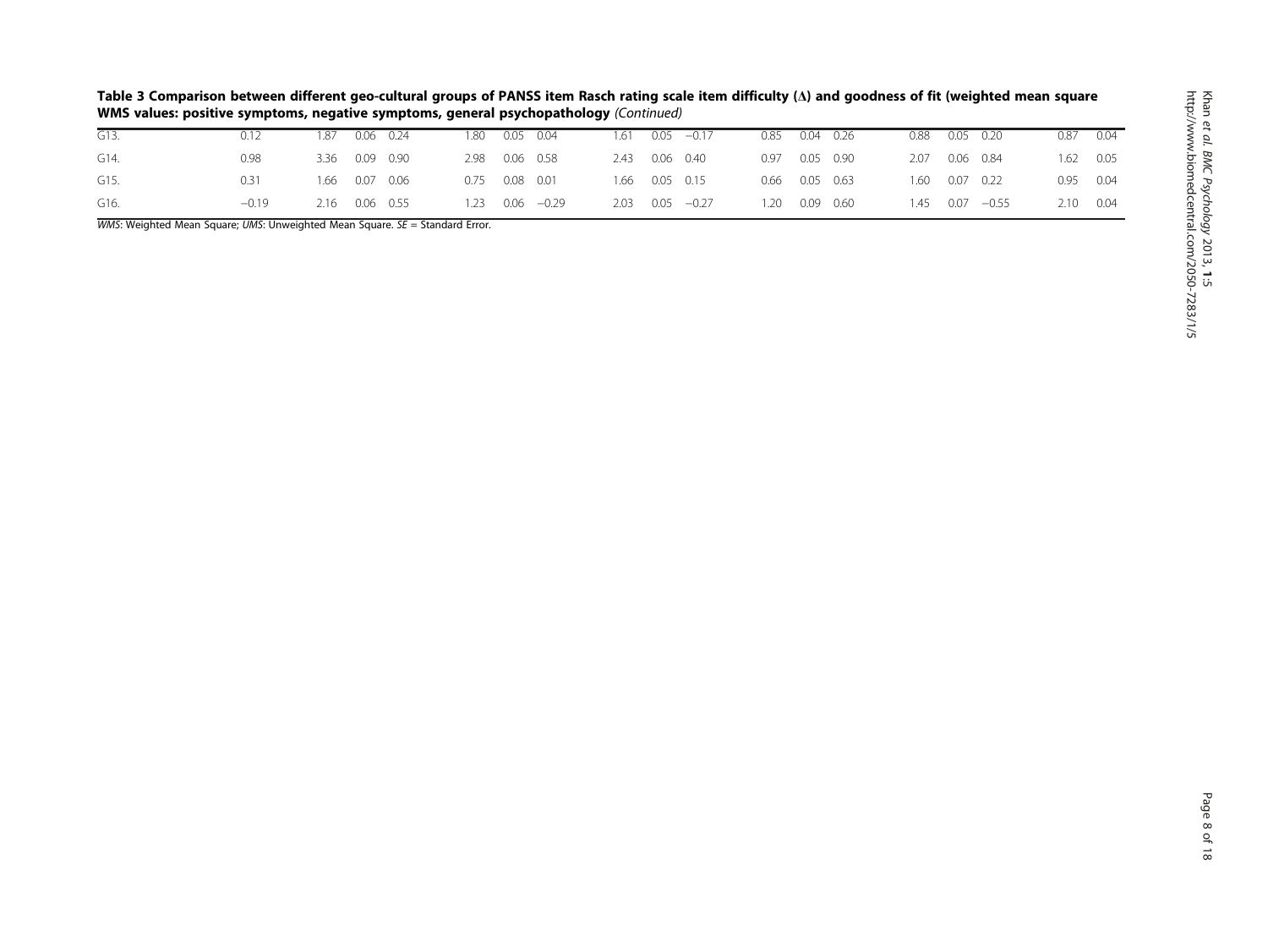|                | <b>Northern Europe</b> |         |                             |                |                         |        | Southern Europe  |                             |                        |                                                                        | Russia & Ukraine | <b>USA</b> |                             |       |                 |             |
|----------------|------------------------|---------|-----------------------------|----------------|-------------------------|--------|------------------|-----------------------------|------------------------|------------------------------------------------------------------------|------------------|------------|-----------------------------|-------|-----------------|-------------|
|                | Item Chi-sa            |         | p-value E.S. (95% C.I.)     | Class          | Northern<br>Europe Mean | Chi-sa |                  | p-value E.S. (95% C.I.)     | Class                  | Southern Europe Mean Chi-sg p-value E.S. (95% C.I.) Class Russo Europe |                  |            |                             |       |                 | USA Mean    |
| P1             | 0.79                   | 0.38    | $-0.02$ $(-0.21;0.17)$ A    |                | 4.60 (1.06)             | 27.73  | $< 0.001 - 0.56$ | $(-0.76; -0.35)$            | $B -$                  | $3.66$ (0.75)*                                                         | 6.06             | 0.01       | $-0.31$<br>$(-0.50; -0.12)$ | BB-   | 3.86 (0.84)     | 4.29 (1.05) |
| P <sub>2</sub> | 4.16                   | 0.04    | 0.22<br>$(-0.04; 0.48)$     | A              | 3.97 (0.99)             | 26.9   | < 0.001          | 0.83<br>(0.56;1.10)         | $C+$                   | 4.05 $(1.34)^*$                                                        | 6.58             | 0.01       | 0.34<br>(0.12; 0.55)        | $BB+$ | 3.56(0.77)      | 3.42 (1.34) |
| P3             | 3.93                   | 0.05    | 0.12<br>$(-0.03;0.27)$      | $\overline{A}$ | 4.79 (0.68)             | 4.48   | 0.03             | 0.20<br>(0.03; 0.38)        | Α                      | 4.24(0.82)                                                             | 8.68             | < 0.001    | 0.24<br>(0.09; 0.38)        | AA    | 4.40 $(0.84)$ * | 4.33 (0.96) |
| P <sub>4</sub> | 0.84                   | 0.36    | $-0.07$ $(-0.26;0.12)$ A    |                | 3.11(1.13)              | 2.55   | 0.11             | $-0.18$<br>$(-0.35; -0.01)$ | A                      | 2.07(1.25)                                                             | 0.42             | 0.52       | $-0.04$<br>$(-0.21;0.12)$   | AA    | 2.40(1.24)      | 2.70 (1.80) |
| <b>P5</b>      | 0.4                    | 0.53    | 0.12<br>$(-0.06; 0.31)$     | A              | 3.98 (1.43)             | 40.17  | < 0.001          | $-0.63$<br>$(-0.83; -0.42)$ | $\mathsf{C}\mathsf{-}$ | $2.10(1.49)$ *                                                         | 2.2              | 0.14       | $-0.04$<br>$(-0.23;0.15)$   | AA    | 2.87(1.40)      | 3.34 (1.33) |
| P6             | 15.42                  | < 0.001 | $-0.33$<br>$(-0.51; -0.15)$ | $B -$          | 4.46 $(0.88)$ *         | 12.95  | $< 0.001 -0.39$  | $(-0.59; -0.20)$            | $B -$                  | $1.09(0.81)$ *                                                         | 27.12            | < 0.001    | $-0.59$<br>$(-0.80; -0.39)$ | BB-   | $3.88(1.20)$ *  | 4.64 (1.02) |
| <b>P7</b>      | 0.3                    | 0.59    | $-0.04$ $(-0.25;0.18)$      | $\overline{A}$ | 3.39(0.93)              | 56.93  | < 0.001          | 0.72<br>(0.53; 0.91)        | $C_{+}$                | $3.32(1.03)*$                                                          | 14.33            | < 0.001    | 0.41<br>(0.22; 0.60)        | BB+   | $3.21(1.13)^*$  | 3.05 (1.26) |
| N1             | 34.81                  | < 0.001 | $-0.56$<br>$(-0.76; -0.36)$ | BB-            | 3.91 (1.30)*            | 1.89   | 0.17             | $-0.09$<br>$(-0.24;0.05)$   | AA                     | 4.46 (1.29)                                                            | 0.4              | 0.53       | $-0.03$<br>$(-0.26;0.19)$   | AA    | 4.10 (1.09)     | 4.01(1.67)  |
| N <sub>2</sub> | 0.6                    | 0.44    | 0.07<br>$(-0.05;0.20)$      | AA             | 3.94(0.55)              | 0.46   | 0.5              | 0.03<br>$(-0.07;0.12)$      | AA                     | 4.02(0.61)                                                             | 0.48             | 0.49       | $-0.08$<br>$(-0.22;0.06)$   | AA    | 3.63(0.76)      | 3.85 (0.79) |
| N <sub>3</sub> |                        | 0.32    | 0.10<br>$(-0.08;0.27)$      | AA             | 3.56 (1.30)             | 30.61  | < 0.001          | 0.44<br>(0.29; 0.59)        | BB+                    | $4.04(1.23)$ *                                                         | 7.54             | 0.01       | 0.20<br>(0.05; 0.34)        | AA    | 3.24(0.85)      | 3.26(1.51)  |
| N4             | 0.01                   | 0.93    | 0.01<br>$(-0.16;0.17)$      | AA             | 3.84 (0.99)             | 37.25  | < 0.001          | $-0.55$<br>$(-0.70; -0.39)$ | BB-                    | $3.49(0.84)$ *                                                         | 2.27             | 0.13       | 0.02<br>$(-0.15;0.19)$      | AA    | 3.52 (0.87)     | 3.74 (1.23) |
| N <sub>5</sub> | 0.03                   | 0.86    | $-0.03$ $(-0.23;0.18)$      | AA             | 4.41(1.14)              | 15.71  | < 0.001          | $-0.36$<br>$(-0.55,-0.18)$  | BB-                    | 4.04 (1.07)*                                                           | 7.78             | 0.01       | $-0.24$<br>$(-0.44; -0.04)$ | AA    | 3.94(0.94)      | 4.16 (1.32) |
| N6             | 0.93                   | 0.33    | 0.06<br>$(-0.12;0.24)$      | AA             | 3.99 (1.39)             | 20.58  | < 0.001          | 0.36<br>(0.20; 0.51)        | $BB+$                  | $4.39(1.30)^{*}$                                                       | 9.07             | < 0.001    | 0.02<br>$(-0.17;0.21)$      | AA    | $3.54$ (1.08)*  | 3.52 (1.73) |
| N <sub>7</sub> | 10.44                  | < 0.001 | 0.35<br>(0.15; 0.56)        | $BB+$          | $3.25(0.86)$ *          | 2.44   | 0.12             | $0.18 (-0.00; 0.37)$        | AA                     | 3.21(0.99)                                                             | 0.33             | 0.57       | 0.11<br>$(-0.06;0.29)$      | AA    | 2.89(0.77)      | 2.17(1.15)  |

<span id="page-8-0"></span>Table 4 Differential item functioning positive and negative symptoms: reference group = USA vs. focal group = Northern European, Southern Europe and Russia & Ukraine

\* Bonferroni Corrected p <0 .0017; E.S.: Effect Size; Chi-sq: Chi Square.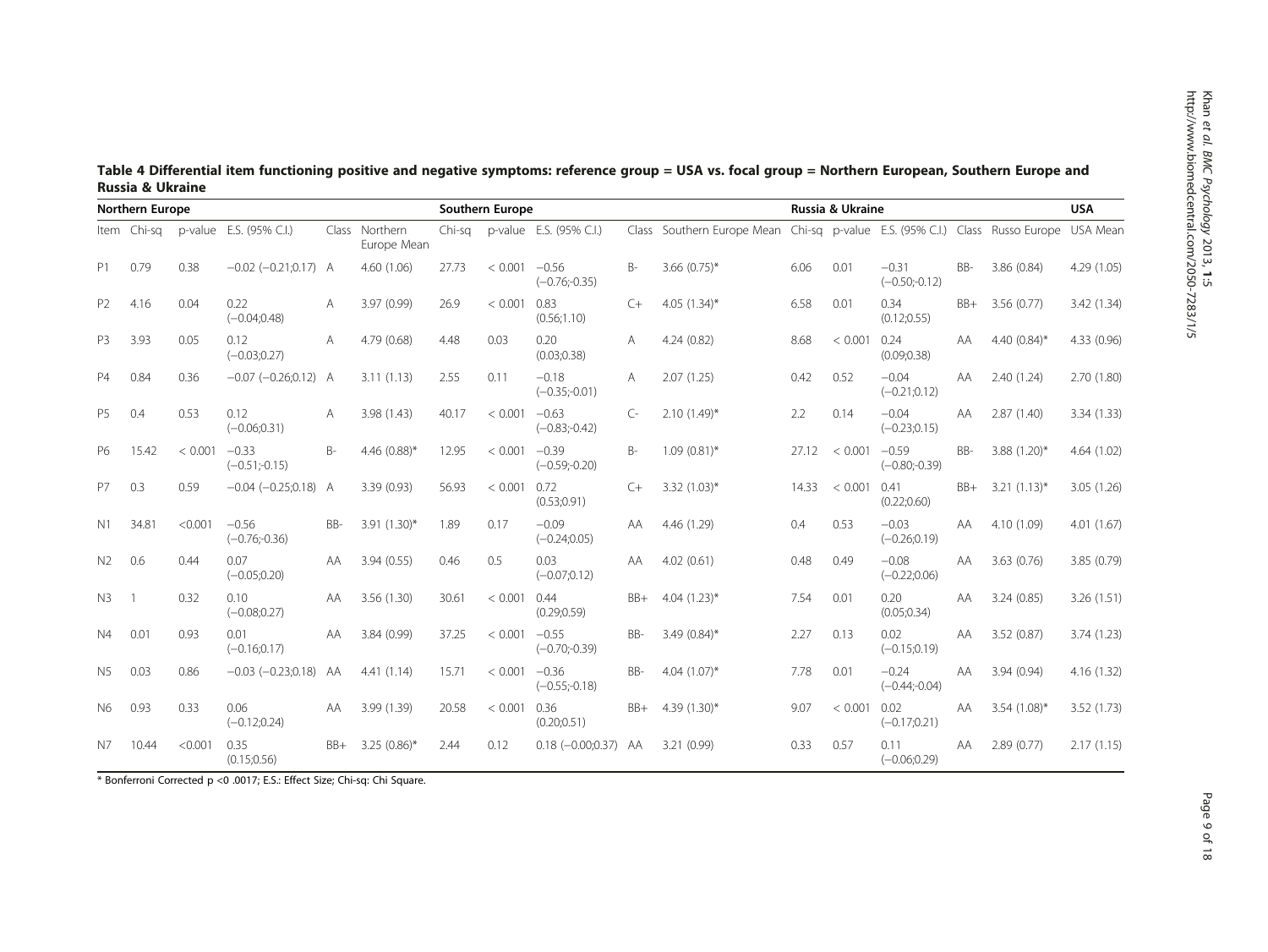Negative and General Psychopathology subscales, respectively. Using the criteria to assess unidimensionality of the eigenvalue for the first component being three times larger than the second component, the Positive and Negative Symptoms subscales indicate unidimensionality while the General Psychopathology subscale shows an eigenvalue on the second component of only 1.230 times larger than the first component. Although the General Psychopathology subscale was not unidimensional, basic steps for validating items were met, i.e., intraclass correlations were all  $\geq$  0.90, and the items of the General Psychopathology subscale was evenly distributed and linear.

## Rasch analysis

Most items showed high mean squares (WMS > 2.0 or low discrimination). Poor fit does not mean that the Rasch measures (parameter estimates) aren't additive (appropriate). The Rasch model forces its estimates to be additive. So a WMS > 2.0 suggests a deviation from unidimensionality in the data, not in the measures. Therefore, values greater than 2.0 (see Table [3\)](#page-6-0) indicate unpredictability (unmodeled noise, model underfit). Items with high WMS were examined first (to assess which items may have been influenced by outliers), and temporarily removed from the analysis, before investigating the items with low WMS, until WMS values were closer to 1.0.

Average item calibrations and goodness of fit values for each PANSS Positive subscale item for the 6 geocultural groups are presented in Table [3](#page-6-0). Lower item calibration reflects items easy to endorse, in which raters often showed less difficulty scoring; higher item calibration reflects items more difficultly scoring. Items varied in severity from −0.93 [item P6. Suspiciousness/persecution (USA) to 0.69 item P4. Excitement (Asia)]. Item P3 (Hallucinatory Behavior) was the easiest item to score for all geo-cultural groups ranging from Russia & Ukraine ( $\Delta$  = -0.82) to Asia ( $\Delta$  = -0.63), followed by item P6 (Suspiciousness/Persecution), which ranged from United States ( $\Delta$  = -0.93) to Northern Europe  $((\Delta = -0.58)$ . All geo-cultural groups found item P4 (Excitement) the most difficult to score across all items. With difficulty levels ranging from  $\Delta = 0.69$ (Asia) to  $\Delta$  = 0.30 (Northern Europe). P5 (Grandiosity) was the most difficult for Southern Europe ( $\Delta = 0.51$ ) and Asia ( $\Delta = 0.50$ ). Overall, the goodness-of-fit of the PANSS Positive items was satisfactory across all geocultural groups.

Average item calibrations and goodness of fit values for each PANSS Negative subscale item for the 6 geo-

cultural groups are presented in Table [3](#page-6-0). Lower item calibration reflects items easy to endorse, in which raters often showed less difficulty scoring; higher item calibration reflects items more difficultly scoring. Items varied in severity from −0.56 [item N5. Difficulty in Abstract Thinking (India)] to 0.69 [item N7. Stereotyped Thinking (India)]. Item N5 (Difficulty in Abstract Thinking) was the easiest in Northern Europe, USA ( $\Delta$  = -0.55 respectively), and India ( $\Delta = -0.56$ ). For the remaining items, the easiest item to rate was N2 (Emotional Withdrawal) for Southern Europe ( $\Delta$  = -0.30) and Asia  $(\Delta = -0.36)$ . The easiest Negative symptom item to score for Russia & Ukraine is N6 (Lack of Spontaneity and Flow of Conversation),  $\Delta$  = -0.55. The most difficult item to score for all groups is N7 (Stereotyped Thinking) with India showing the most difficulty  $\Delta = 0.69$ , and Northern Europe and the United States of America showing the least difficulty  $\Delta = 0.21$ , each. The second most difficult item for raters to score was N1 (Blunted Affect) for most groups including Southern Europe ( $\Delta = 0.30$ ), Asia ( $\Delta = 0.28$ ), Russia & Ukraine ( $\Delta = 0.22$ ) and India  $(\Delta = 0.10)$ . Russia & Ukraine also had difficulties scoring N5 (Difficulty in Abstract Thinking)  $\Delta = 0.16$ . Overall, the goodness-of-fit of the PANSS Positive items was satisfactory across all geo-cultural groups.

Average item calibrations and goodness of fit values for each PANSS General Psychopathology subscale item for the 6 geo-cultural groups are presented in Table [3](#page-6-0). Lower item calibration reflects items easy to endorse, in which raters often showed less difficulty scoring; higher item calibration reflects items more difficultly scoring. Items varied in severity from −0.75 [G12 Lack of Judgment and Insight (India)] to 1.41 [item G3 Guilt Feelings (Russia & Ukraine)]. All geo-cultural groups had item G12 (Lack of Judgment and Insight) as the least difficult item to score with Indian raters having the least difficulty ( $\Delta$  = -0.75), along with item G2 (Anxiety) with Asian raters having the least difficulty ( $\Delta$  = -0.25). Northern European raters had the least difficulty with item G6. Depression ( $\Delta = -0.06$ ). Other items which were easier to score included G16 (Active Social Avoidance) for United States raters ( $\Delta = -0.55$ ), Indian raters ( $\Delta = -0.29$ ), Asian raters ( $\Delta$  = -0.27). However, Southern European raters, and Russian & Ukrainian raters had item G16 among the most difficult to score, with  $\Delta = 0.55$  and  $\Delta = 0.60$ , respectively.

The most difficult item for raters to score for all groups is G4 (Tension) with difficulty levels ranging from  $\Delta = 1.38$  (India) to  $\Delta = 0.72$ , and item G3 (Guilt Feelings) for Russia & Ukraine raters ( $\Delta = 1.41$ ). Also, G10 (Disorientation) for Northern Europe ( $\Delta = 0.41$ ), India ( $\Delta = 0.22$ ), Asia ( $\Delta = 0.20$ ), and the United States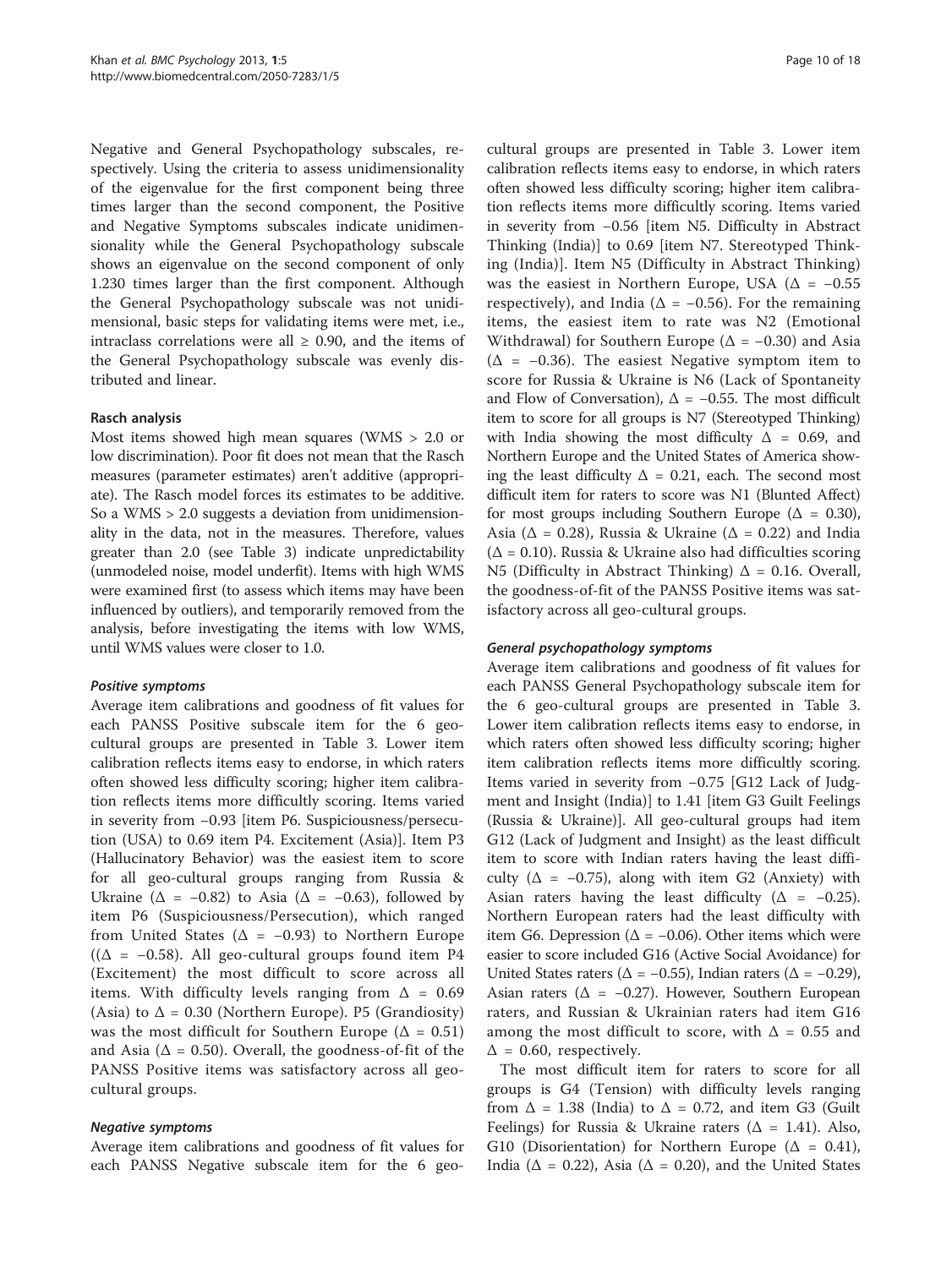<span id="page-10-0"></span>of America ( $\Delta = 0.69$ ) were difficult to score. Other geocultural groups also showed difficulties rating this item (see Table [2](#page-5-0)). Also, raters from Asia had difficulties scoring item G5 (Mannerisms and Posturing),  $\Delta = 0.81$ ). Raters from Southern Europe, India, Asia, Russia & Ukraine and the United States of America also had difficulties scoring item G14 (Poor Impulse Control) with item difficulty ranging from  $\Delta = 0.90$  (Southern Europe) to  $\Delta$  = 0.40 (Asia). Russia & Ukraine also had significant difficulty with item G15 (Preoccupation). Overall, the goodness-of-fit of the PANSS Positive items was satisfactory across all geo-cultural groups.

# Differential item functioning analysis

Northern Europe: Significant DIF was found for items P6. Suspiciousness/Persecution (Chi Square = 15.42, p < 0.001) for USA and Northern Europe. P6 Suspiciousness/Persecution shows Slight to Moderate DIF (Class B) favoring the US (or reference group) (see Table [4](#page-8-0)).

Southern Europe: Significant DIF was found for items P1. Delusions, P2. Conceptual Disorganization, P5. Grandiosity, P6. Suspiciousness/Persecution and P7. Hostility for Southern European raters compared to USA raters. Of the significant items, P1. Delusions, and P6. Suspiciousness/Persecution shows slight to moderate DIF (Class B) favoring the United States (reference group), whilst P2. Conceptual Disorganization, and P7. Hostility shows Moderate to Large DIF (Class C) favoring Southern Europe. Moderate to large DIF (Class C) is also seen for P5 Grandiosity favoring the US (see Table [4\)](#page-8-0).

Russia & Ukraine: Significant DIF was found for items P3. Hallucinatory Behavior, P6. Suspiciousness/Persecution, and P7. Hostility for Russia & Ukraine raters compared to USA raters. Of the significant items, P6. Suspiciousness/ Persecution showed Slight to Moderate DIF (Class B) favoring the USA raters, whilst P7. Hostility showed slight to moderate DIF favoring Russia & Ukraine. Negligible DIF (Class A) was observed for P3. Hallucinatory Behavior (see Table [4](#page-8-0)).

India: Significant DIF was found for items P3. Hallucinatory Behavior, P6. Suspiciousness/Persecution, and P7. Hostility for Indian raters compared to USA raters. Of the significant items, P6. Suspiciousness/Persecution shows slight to moderate DIF (Class B) favoring the United States (reference group), whilst P7. Hostility shows slight to moderate DIF (Class B) favoring India. Negligible DIF (Class A) was observed for P3. Hallucinatory Behavior (see Table 5).

Asia: Significant DIF was found for P7. Hostility for Asian raters compared to USA raters. P7. Hostility was showed Slight to Moderate DIF (Class B) favoring Asian raters (see Table 5).

Northern Europe: Significant DIF was found for items N1. Blunted Affect and N7. Stereotyped Thinking for Northern European raters compared to US raters. Of the significant items N1. Blunted Affect showed slight to moderate DIF (Class B) favoring USA and N7. Stereotyped Thinking showed slight to moderate DIF (Class B) favoring Northern Europe (see Table [4](#page-8-0)).

Table 5 Differential item functioning positive and negative symptoms: reference group = USA vs. focal group = India and East & Maritime Asia

|                |                |         | India                    |       |                  | Eastern Asia |         |                           |       |                |             |  |  |  |  |  |
|----------------|----------------|---------|--------------------------|-------|------------------|--------------|---------|---------------------------|-------|----------------|-------------|--|--|--|--|--|
| Item           | Chi-sa         | p-value | E.S. (95% C.I.)          | Class | India            | Chi-sa       | p-value | E.S. (95% C.I.)           | Class | Eastern Asia   | USA Mean    |  |  |  |  |  |
| P1             | 2.4            | 0.12    | $-0.15$ $(-0.32;0.02)$   | A     | 4.19(0.99)       | 7.55         | 0.01    | $-0.32$ $(-0.52,-0.13)$   | BB-   | 3.89(1.01)     | 4.29 (1.05) |  |  |  |  |  |
| P <sub>2</sub> | 0.01           | 0.94    | $0.06$ ( $-0.17;0.29$ )  | A     | 3.46(1.32)       | 1.72         | 0.19    | 0.29(0.06;0.52)           | AA    | 3.52(1.81)     | 3.42(1.34)  |  |  |  |  |  |
| P <sub>3</sub> | 8.78           | < 0.001 | 0.25(0.10;0.40)          | A     | 4.53 $(0.96)$ *  | 0.01         | 0.94    | $-0.03$ $(-0.23;0.17)$    | AA    | 4.06(1.18)     | 4.33(0.96)  |  |  |  |  |  |
| <b>P4</b>      | 0.39           | 0.53    | $-0.07$ $(-0.22;0.07)$   | A     | 2.55(1.18)       | 6.78         | 0.01    | 0.19(0.03;0.36)           | AA    | 2.43(1.12)     | 2.70(1.80)  |  |  |  |  |  |
| <b>P5</b>      | 2.62           | 0.11    | $-0.16$ $(-0.34;0.02)$   | Α     | 3.08(1.70)       | 7.27         | 0.01    | $-0.28$ $(-0.49; -0.06)$  | AA    | 2.47(1.65)     | 3.34(1.33)  |  |  |  |  |  |
| P6             | 19.93          | < 0.001 | $-0.37$ $(-0.53; -0.21)$ | $B -$ | 4.25 $(0.78)$ *  | 5.77         | 0.02    | $-0.29$ ( $-0.46$ ;-0.11) | AA    | 4.16(0.87)     | 4.64 (1.02) |  |  |  |  |  |
| P7             | 22.91          | < 0.001 | 0.44(0.26;0.61)          | B+    | 3.39 (0.86)*     | 14.21        | < 0.001 | 0.43(0.23;0.64)           | BB+   | $3.07(1.06)^*$ | 3.05(1.26)  |  |  |  |  |  |
| N1             | 7.86           | 0.01    | $-0.20$ $(-0.34; -0.06)$ | AA    | 4.05(1.50)       | 0.09         | 0.76    | $0.09$ ( $-0.06;0.24$ )   | AA    | 3.85 (1.66)    | 4.01(1.67)  |  |  |  |  |  |
| N <sub>2</sub> | 0.02           | 0.9     | $0.01$ $(-0.09;0.12)$    | AA    | 3.85(0.77)       | 0.59         | 0.44    | $-0.10$ ( $-0.21;0.01$ )  | AA    | 3.65(0.69)     | 3.85(0.79)  |  |  |  |  |  |
| N3             | 15.16          | < 0.001 | 0.31(0.17;0.45)          | BB+   | $3.66(1.41)^{*}$ | 3.45         | 0.06    | 0.16(0.01;0.30)           | AA    | 3.00(1.29)     | 3.26(1.51)  |  |  |  |  |  |
| N4             | 8.98           | < 0.001 | $-0.23$ $(-0.37; -0.09)$ | AA    | $3.55(1.01)^{*}$ | 4.91         | 0.03    | $-0.16$ ( $-0.29$ ;-0.04) | AA    | 3.34(0.77)     | 3.74(1.23)  |  |  |  |  |  |
| N5             | $\overline{2}$ | 0.16    | $-0.15$ $(-0.33;0.03)$   | AA    | 4.14(1.23)       | 1.57         | 0.21    | $-0.12$ ( $-0.31;0.06$ )  | AA    | 3.83(1.41)     | 4.16(1.32)  |  |  |  |  |  |
| N6             | 13.42          | < 0.001 | 0.29(0.13;0.44)          | AA    | 4.06 $(1.62)^*$  | $\mathbf{0}$ | 0.98    | $-0.01$ $(-0.16;0.14)$    | AA    | 3.24(1.33)     | 3.52(1.73)  |  |  |  |  |  |
| N7             | 0.02           | 0.88    | $-0.03$ $(-0.22;0.17)$   | AA    | 2.89(1.21)       | 2.81         | 0.09    | $0.15 (-0.02; 0.33)$      | AA    | 2.88(1.83)     | 2.17(1.15)  |  |  |  |  |  |

\* Bonferroni Corrected p <0 .0017; E.S.: Effect Size; Chi-sq: Chi Square.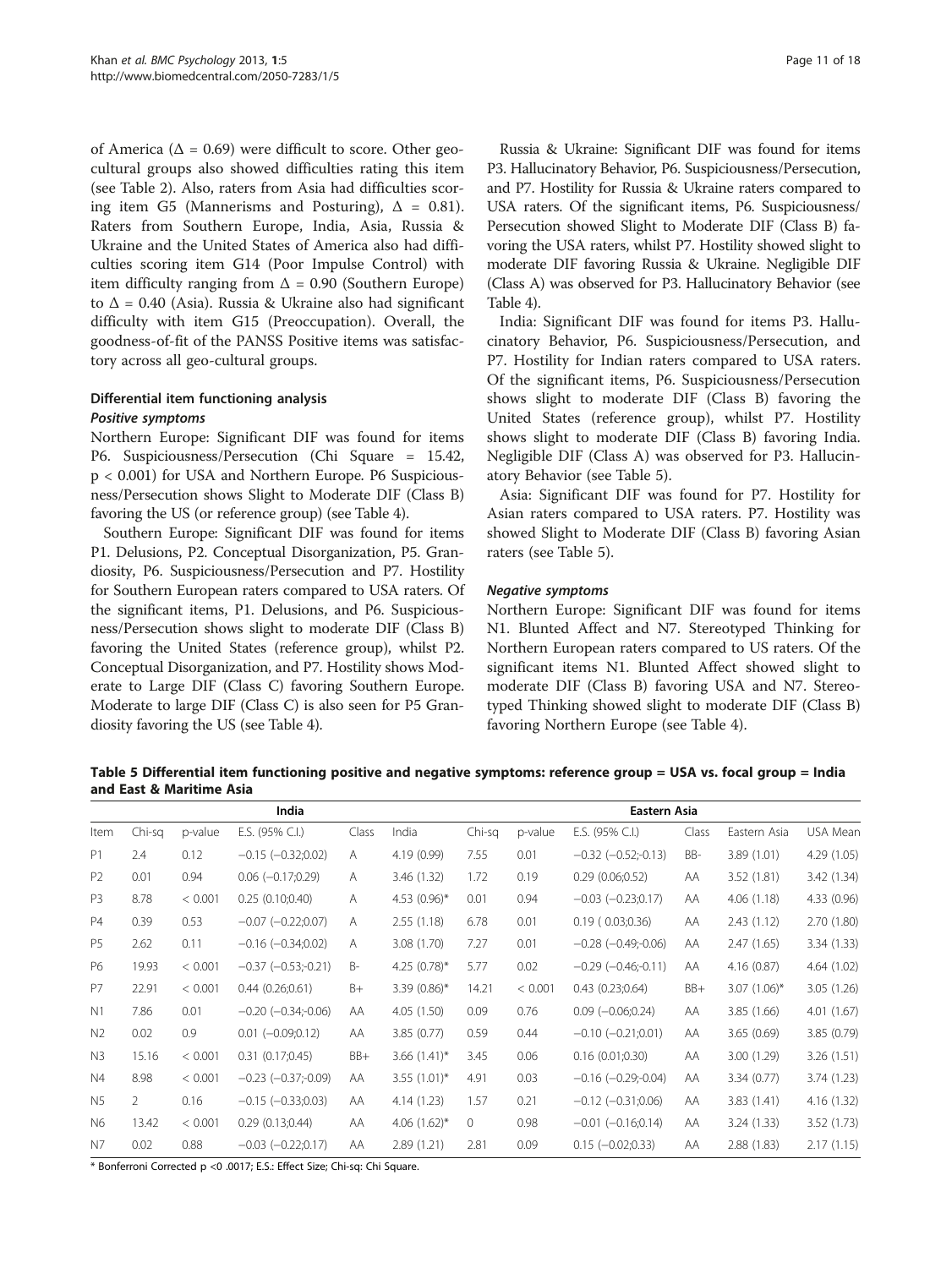Southern Europe: Significant DIF was found for N3. Poor Rapport, N4. Passive Apathetic Social Withdrawal, N5. Difficulty in Abstract Thinking, and N6. Lack of Spontaneity/Flow of Conversation for Southern European raters compared to US raters. N4. Passive Apathetic Social Withdrawal and N5. Difficulty in Abstract Thinking showed slight to moderate DIF (Class B) favoring US, and N3. Poor Rapport and N6. Lack of Spontaneity/Flow of Conversation showed slight to moderate DIF (Class B) favoring Southern Europe (see Table [4\)](#page-8-0).

Russia & Ukraine: Significant DIF was found for N6. Lack of Spontaneity and Flow of Conversation; Negligible DIF (Class A) was observed for scores obtained for raters from Russia & Ukraine compared to US raters (see Table [4\)](#page-8-0).

India: Significant DIF was found for items N3. Poor Rapport, N4. Passive Apathetic Social Withdrawal, and N6. Lack of Spontaneity and Flow of Conversation for Indian raters compared to USA raters. Of the significant items, only N3. Poor Rapport showed slight to moderate DIF (Class B) Indian Raters. Negligible DIF (Class A) was observed for N4. Passive Apathetic Social Withdrawal, and N6. Lack of Spontaneity and Flow of Conversation (see Table [5\)](#page-10-0).

Asia: No significant DIF was found for Asian raters compared to US raters (see Table [5\)](#page-10-0).

Northern Europe: Significant slight to moderate DIF (Class B) DIF was observed for G2. Anxiety, G3. Guilt Feelings, G6. Depression, G7. Motor Retardation, G9. Unusual Thought Content, and G16. Active Social Avoidance. G2. Anxiety, G3. Guilt Feelings, G6. Depression, G7. Motor Retardation, and G16. Active Social Avoidance favored the USA raters; G3. Guilt Feelings and G9. Unusual Thought Content favored the Northern Europe raters. Items G1. Somatic Concern and G10. Disorientation showed moderate to severe DIF (Class C) both favoring Northern Europe raters (see Table [6\)](#page-12-0).

Southern Europe: Significant slight to moderate DIF (Class B) DIF was observed for G7. Motor Retardation, G12. Lack of Judgment and Insight, and G16. Active Social Avoidance. and G16. Active Social Avoidance favored the USA raters; G7. Motor Retardation, and G12. Lack of Judgment favored the Southern Europe raters. Items G2. Anxiety, G3. Guilt Feelings, G6. Depression, G10. Disorientation, G11. Poor Attention, G13. Disturbance of Volition, and G14. Poor Impulse Control, showed moderate to severe DIF (Class C) with G2. Anxiety, G3. Guilt Feelings, and G6. Depression favoring the USA raters, and G10. Disorientation, G11. Poor Attention, G13. Disturbance of Volition, and G14. Poor Impulse Control favoring the Southern Europe raters (see Table [6\)](#page-12-0).

Russia & Ukraine: Significant slight to moderate DIF (Class B) DIF was observed for most items, G1. Somatic Concerns, G2. Anxiety, G3. Guilt Feelings, G6. Depression, G8. Uncooperative, G10. Disorientation, G13. Disturbance of Volition, and G14. Poor Impulse Control. G1. Somatic Concerns, G10. Disorientation, G13. Disturbance of Volition, and G14. Poor Impulse Control favored Russia & Ukraine, while G2. Anxiety, G3. Guilt Feelings, G6. Depression and G8. Uncooperative favored the US raters (see Table [6\)](#page-12-0).

India: Table [6](#page-12-0) shows, significant slight to moderate DIF (Class B) DIF was observed for G3. Guilt Feelings, and G14. Poor Impulse Control; G3. Guilt Feelings favored the US raters and G14. Poor Impulse Control favored the Indian raters. Significant moderate to severe DIF (Class C) were found for G2. Anxiety, G6. Depression, G10. Orientation, and G12. Lack of Judgment and Insight, with G2. Anxiety and G6. Depression favoring US raters and G10. Orientation, G12. Lack of Judgment and Insight favoring Indian raters.

Asia: Table [6](#page-12-0) shows, significant slight to moderate DIF (Class B) for G1. Somatic Concerns, G2. Anxiety, G5. Mannerisms and Posturing; G9. Unusual Thought Content, G10. Disorientation, G11. Poor Attention, G12. Lack of Judgment/Insight, G13. Disturbance of Volition, and G14. Poor Impulse Control. G1, G9, G10, G11, G12, G13, and G14 favored Asian raters, while G5 and G16 favored US raters. Moderate to severe DIF (Class C) was observed for G6 Depression favoring US raters.

# **Discussion**

This article is the first to publish a cross-cultural comparison of the psychometric performance, mean scale scores, and item and scale-summary for the PANSS using qualified raters who rated one of 13 standardized training videos of a patient in the United States. Our aim was to perform a cross-cultural validity assessment by checking DIF due to cultural factor in a sample of qualified raters from 6 different geo-cultural groups. The results showed that there were significant differences in response to a number of items on the PANSS.

The Intra Class Correlations (ICCs) for the PANSS total score for the United States group was marginally higher than the ICC for the other geo-cultural groups. Although all reliability estimates were excellent (i.e., >= 0.80), all groups had the lowest ICCs for the Negative symptom subscale compared to the Positive symptom and General Psychopathology subscales suggesting increased variability among scores for the Negative symptom subscale.

## Rasch analysis and differential item functioning (DIF)

Although the PANSS was originally designed with three subscales (Positive, Negative, and General Psychopathology), studies examining the internal structure of the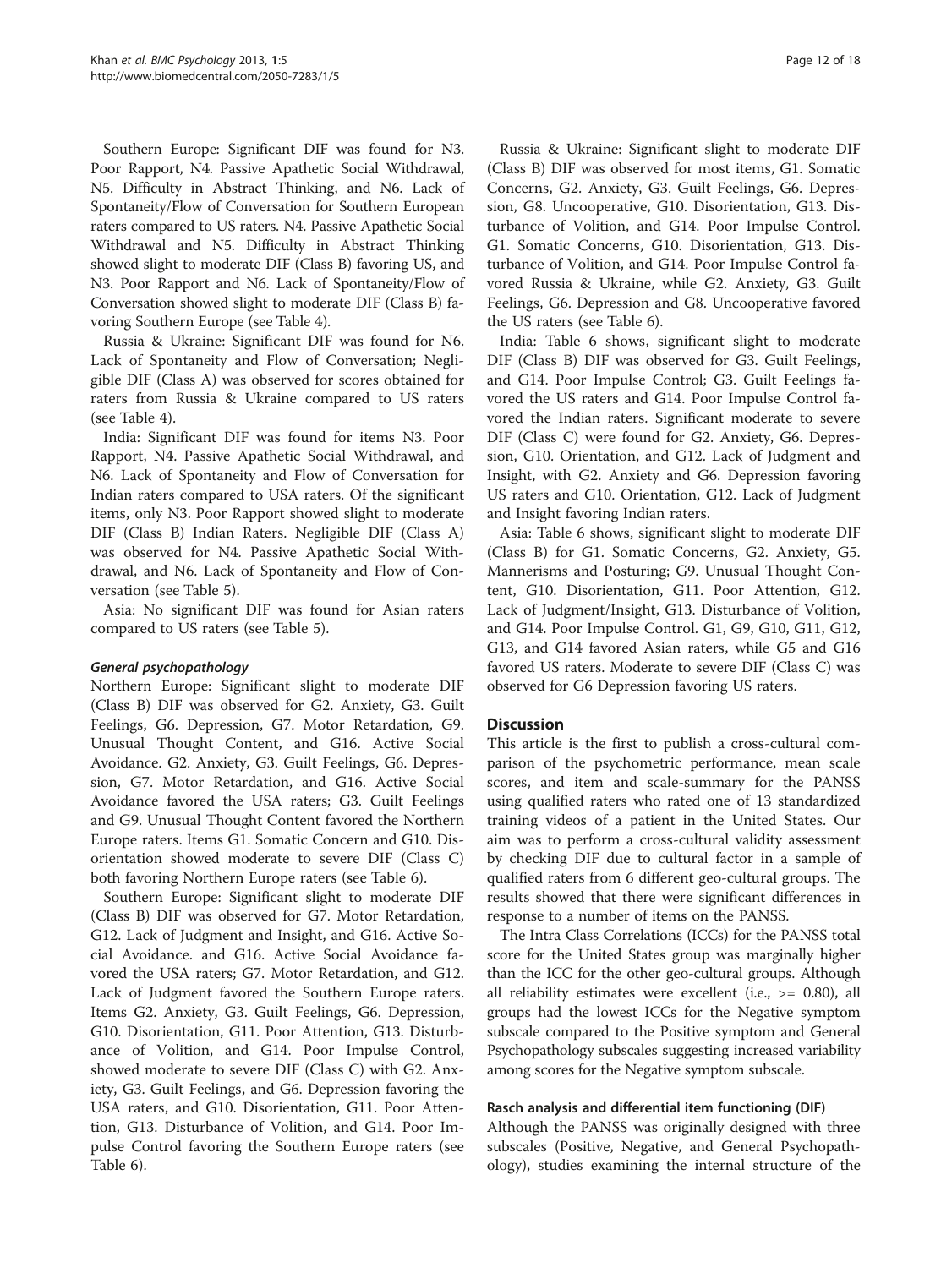<span id="page-12-0"></span>

| Table 6 Differential item functioning positive and negative symptoms: reference group = USA vs. focal group = Northern Europe, Southern Europe, Russia & |  |
|----------------------------------------------------------------------------------------------------------------------------------------------------------|--|
| Ukraine, India, Eastern Asia                                                                                                                             |  |

|          | <b>Northern Europe</b> |         |                                      |      | <b>Southern Europe</b> |              |                             |       |              | Russia & Ukraine |                                      |       | India    |                |                             |       | <b>Eastern Asia</b> |              |                             |       |  |
|----------|------------------------|---------|--------------------------------------|------|------------------------|--------------|-----------------------------|-------|--------------|------------------|--------------------------------------|-------|----------|----------------|-----------------------------|-------|---------------------|--------------|-----------------------------|-------|--|
|          | Item Chi-sa            |         | p-value E.S. (95% C.I.) Class Chi-sq |      |                        | p-value E.S. | $(95\%$ C.I.)               |       | Class Chi-sg |                  | p-value E.S. (95% C.I.) Class Chi-sq |       |          | p-value E.S.   | $(95\%$ C.I.)               |       | Class Chi-sg        | p-value E.S. | (95% C.I.)                  | Class |  |
| G1       | $17.54*$               | < 0.001 | 0.73<br>(0.40;1.06)                  |      | $CC+ 1.74$             | 0.19         | 0.19<br>$(-0.09;0.48)$      | AA    | 12.94*       | $< 0.001$ 0.46   | (0.23; 0.69)                         | BB+   | 1.07     | 0.3            | 0.15<br>$(-0.09;0.39)$      | AA    | $12.67*$            | < 0.001      | 0.50<br>(0.24; 0.76)        | BB+   |  |
| G2       | 21.95*                 | < 0.001 | $-0.55$<br>$(-0.79; -0.30)$          | BB-  | 57.91*                 | < 0.001      | $-0.77$<br>$(-0.98; -0.56)$ | CC-   | $12.2*$      | < 0.001          | $-0.35$<br>$(-0.55; -0.16)$          | BB-   | 36.56*   | < 0.001        | $-0.66$<br>$(-0.88; -0.45)$ | $CC-$ | 15.96*              | < 0.001      | $-0.47$<br>$(-0.69; -0.24)$ | BB-   |  |
| G3       | $3.85*$                | < 0.001 | 0.38<br>(0.04; 0.72)                 | BB+  | $19.01*$               | < 0.001      | $-0.62$<br>$(-0.91; -0.34)$ | CC-   | $8.58*$      | < 0.001          | $-0.39$<br>$(-0.64; -0.14)$          | BB-   | 13.56*   | < 0.001        | $-0.49$<br>$(-0.75; -0.24)$ | BB-   | 0.65                | 0.42         | $-0.08$<br>$(-0.33;0.17)$   | AA    |  |
| G4       | 0.13                   | 0.72    | 0.08<br>$(-0.15;0.31)$               | AA   | 4.52                   | 0.03         | $-0.21$<br>$(-0.38; -0.03)$ | AA    | 3.84         | 0.05             | $-0.15$<br>$(-0.34;0.03)$            | AA    | 5.85     | 0.02           | $-0.26$<br>$(-0.42; -0.10)$ | AA    | 0.96                | 0.33         | $-0.08$<br>$(-0.25;0.09)$   | AA    |  |
| G5       | 0.29                   | 0.59    | $-0.10$<br>$(-0.37;0.17)$            | AA   | 7.32                   | 0.01         | $-0.35$<br>$(-0.57; -0.14)$ | BB-   | 4.11         | 0.04             | 0.07<br>$(-0.13;0.27)$               | AA    | 2.01     | 0.16           | $-0.15$<br>$(-0.36;0.06)$   | AA    | $21.1*$             | < 0.001      | $-0.43$<br>$(-0.63; -0.23)$ | BB-   |  |
| G6.      | 6.72                   | 0.01    | $-0.42$<br>$(-0.71; -0.14)$          | BB-  | $96.09*$               | < 0.001      | $-1.56$<br>$(-1.88; -1.24)$ | CC-   | $12.62*$     | < 0.001          | $-0.44$<br>$(-0.68; -0.20)$          | BB-   | $43.1*$  | < 0.001        | $-0.96$<br>$(-1.24; -0.67)$ | $CC-$ | $101.6*$            | < 0.001      | $-1.42$<br>$(-1.70; -1.13)$ | $CC-$ |  |
| G7       | 7.99*                  | < 0.001 | $-0.35$<br>$(-0.56; -0.14)$          | BB-  | $14.83*$               | < 0.001      | 0.33<br>(0.14; 0.52)        | $BB+$ | 0.05         | 0.82             | $-0.08$<br>$(-0.30;0.14)$            | AA    | $9.06*$  | < 0.001        | 0.28<br>(0.10; 0.46)        | AA    | 4.75                | 0.03         | 0.21<br>(0.01; 0.40)        | AA    |  |
| G8       | 0.38                   | 0.54    | $-0.06$<br>$(-0.27;0.14)$            | AA   | 0.24                   | 0.63         | 0.01<br>$(-0.19;0.20)$      | AA    | $19.24*$     | < 0.001          | $-0.40$<br>$(-0.61; -0.19)$          | BB-   | 1.22     | 0.27           | 0.15<br>$(-0.03;0.33)$      | AA    | 1.95                | 0.16         | $-0.12$<br>$(-0.30;0.06)$   | AA    |  |
| G9       | $12.25*$               | < 0.001 | 0.47<br>(0.19; 0.74)                 | BB+  | 0.45                   | 0.5          | $-0.09$<br>$(-0.29;0.11)$   | AA    | 4.92         | 0.03             | $-0.30$<br>$(-0.49; -0.10)$          | AA    | 0.42     | 0.52           | $-0.07$<br>$(-0.29; 0.15)$  | AA.   | $24.13*$            | < 0.001      | 0.55<br>(0.33;0.76)         | BB+   |  |
| G10      | $12.43*$               | < 0.001 | 0.62<br>(0.32; 0.93)                 | CC+  | $51.21*$               | < 0.001      | 0.81<br>(0.59;1.03)         | CC+   | 24.08*       | < 0.001          | 0.54<br>(0.35; 0.72)                 | $BB+$ | $35.63*$ | < 0.001        | 0.63<br>(0.42; 0.84)        |       | $CC + 21.37*$       | < 0.001      | 0.47<br>(0.25; 0.69)        | BB+   |  |
|          | G11 0.03               | 0.86    | 0.00<br>$(-0.20;0.20)$               | AA   | 38.47*                 | < 0.001      | 0.64<br>(0.43; 0.86)        |       | $CC + 0.37$  | 0.54             | $-0.02$<br>$(-0.19;0.15)$            | AA    | 1.68     | 0.19           | 0.13<br>$(-0.05;0.31)$      | AA    | $12.14*$            | < 0.001      | 0.30<br>(0.12; 0.48)        | BB+   |  |
| G12 3.91 |                        | 0.05    | 0.24<br>(0.01; 0.48)                 | AA   | $16.84*$               | < 0.001      | 0.44<br>(0.21; 0.66)        | BB+   | $8.07*$      | < 0.001          | 0.28<br>(0.08; 0.49)                 | АA    | 44.49*   | < 0.001        | 0.76<br>(0.54; 0.98)        |       | $CC + 17.92*$       | < 0.001      | 0.40<br>(0.19; 0.62)        | BB+   |  |
|          | G13 0.03               | 0.86    | $-0.12$<br>$(-0.32;0.08)$            | AA.  | $46.14*$               | < 0.001      | 0.61<br>(0.43; 0.79)        | CC+   | $19.82*$     | < 0.001          | 0.32<br>(0.14; 0.50)                 | BB+   | 4.2      | 0.04           | 0.16<br>$(-0.02;0.35)$      | AA    | 16.89*              | < 0.001      | 0.34<br>(0.16; 0.52)        | BB+   |  |
|          | G14 1.73               | 0.19    | $-0.22$<br>$(-0.49;0.05)$            | AA.  | $27.31*$               | < 0.001      | 0.60<br>(0.39; 0.81)        | CC+   | 20.86*       | < 0.001          | 0.48<br>(0.29; 0.67)                 | BB+   | $8.34*$  | $< 0.001$ 0.31 | (0.10; 0.53)                | BB+   | $20.34*$            | < 0.001      | 0.40<br>(0.21; 0.58)        | $BB+$ |  |
|          | G15 6.35               | 0.01    | $-0.29$<br>$(-0.54; -0.04)$          | AA . | 8.39*                  | < 0.001      | 0.27<br>(0.08; 0.46)        | AA    | 2.91         | 0.09             | 0.19<br>(0.01; 0.37)                 | AA    | $8.29*$  | $< 0.001$ 0.28 | (0.08; 0.48)                | AA    | 0.04                | 0.84         | $-0.01$<br>$(-0.18;0.17)$   | AA    |  |
|          | $G16$ 7.97*            | < 0.001 | $-0.40$<br>$(-0.69; -0.11)$          | BB-  | $9.45*$                | < 0.001      | $-0.31$<br>$(-0.51; -0.10)$ | BB-   | $8.93*$      | < 0.001          | $-0.21$<br>$(-0.39; -0.03)$          | AΑ    | 6.01     | 0.01           | $-0.27$<br>$(-0.50; -0.04)$ | AA    | $31.17*$            | < 0.001      | $-0.56$<br>$(-0.77; -0.35)$ | BB-   |  |

\* Bonferroni Corrected p <0 .0017; E.S.: Effect Size; Chi-sq: Chi Square.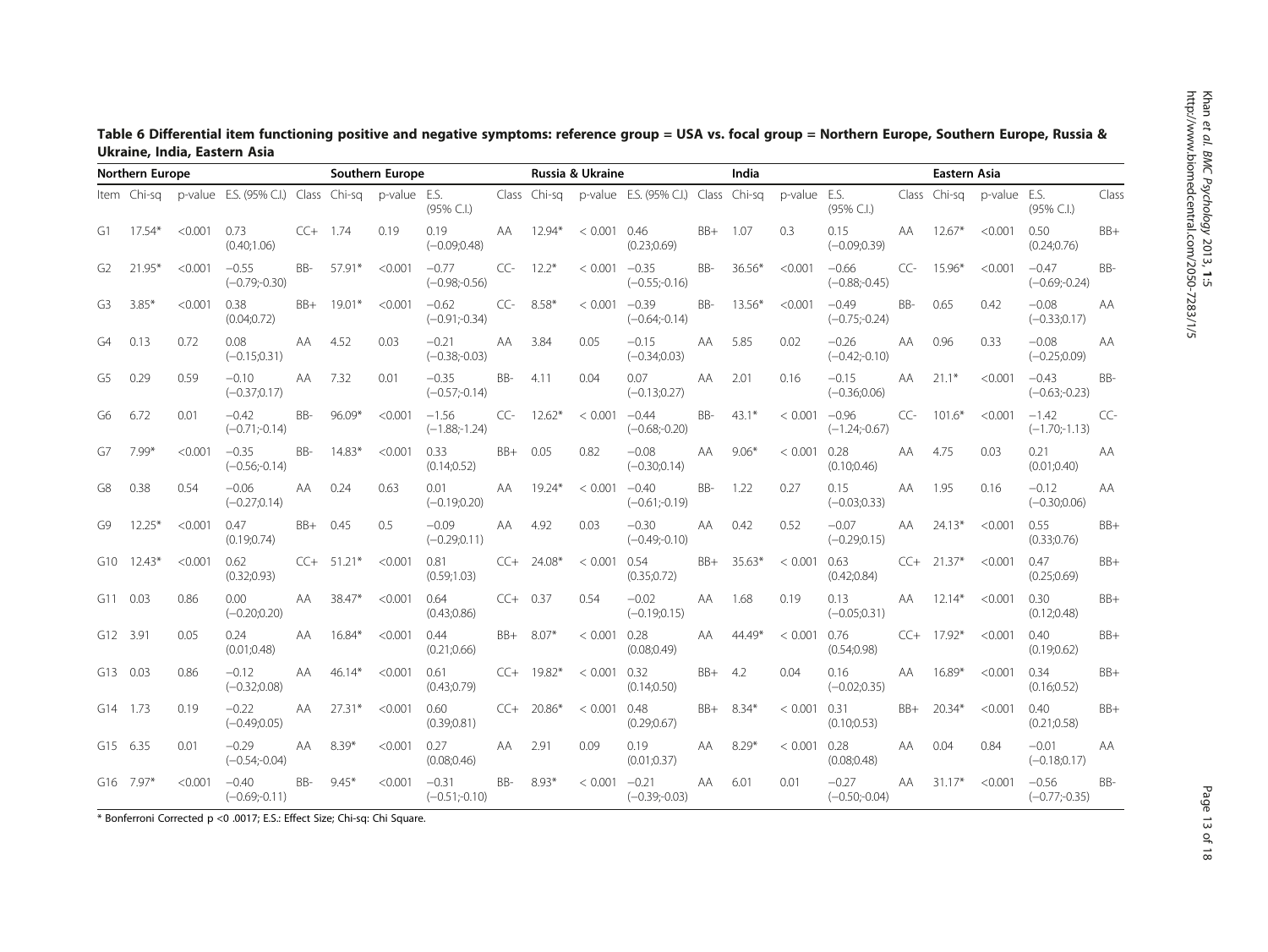scale [[59](#page-16-0)-[61\]](#page-16-0) have all identified the same two underlying factors, Positive and Negative. Other factors have varied and included Disorganized, Excitement, Hostility, Dysphoric, Catatonic and many more [\[15](#page-15-0)[,62,63](#page-16-0)]. Given that Rasch analysis depend on how symptom severity is defined, the appropriateness of modeling of items via their subscale scores, rather than a total PANSS score was confirmed by conducting PCA on each subscale to assess unidimensionality. Although the PCA of the General Psychopathology subscale did not assume unidimensionality, it is common practice in clinical trials to examine the Positive and Negative subscales independently from the rest of the scale since these symptoms are considered a key component of the disease [\[15\]](#page-15-0) and are symptom clusters which are primarily targeted in drug development.

While variation was present in the order and location of some PANSS items for geo-cultural groups, the overall pattern of item calibration was generally congruent. Within each of the six groups, the Rasch model also confirmed the hierarchical structure of the PANSS items, as evidenced by the pattern of average item calibrations and goodness-of-fit indices. In each region, most item calibrations were well spaced along the continuum of psychopathology, suggesting that for the groups included in this study, the PANSS is able to measure a wide range of function in schizophrenia. Items which were found to be easy to score by all geo-cultural groups included P3 (Hallucinatory Behavior), P6 (Suspiciousness/Persecutory Behavior), G12 (Lack of Judgment and Insight), and G2 (Anxiety). Additionally, results indicated that Northern European raters were more likely to endorse higher scores on all Positive symptom items except N7 (Stereotyped Thinking) compared to other regions. It should be noted, the first three items generally load on the Positive symptom factor domain in factor analytic studies [[60,61\]](#page-16-0). The Positive factor is comprised of the most active and first rank symptoms that define schizophrenia and it is primarily with these symptoms that a diagnosis is made clinically of schizophrenia. Therefore, raters may find it easier to score items which are first rank or core features of schizophrenia as these symptoms are also present in the diagnostic criteria.

In addition to the items listed above, raters from Northern Europe, the US and India found item N5 (Difficulty in Abstract Thinking) to be easier items to score. It should be noted that this item is intended to be based on objective responses by the patient, and not rater's subjective interpretation. It can be suggested that items with clear scoring instructions related to objective response (e.g., if the subject answers four out of four proverbs correct, a score of one should be given) are easier to score across most geo-cultural groups. Other items which were observed to be easier to score include N2. Emotional Withdrawal (Southern Europe, and Asia),

G12. Lack of Spontaneity and Flow of Conversation (Russia & Ukraine), G6. Depression (Northern Europe), and G16. Active Social Avoidance (United States of America, India, and Asia). With the exception of G6 (Depression), the latter items generally load on a Negative factor domain [[60,61](#page-16-0)]. The Negative factor reflects the difficulties in social relatedness often exhibited in many schizophrenic patients and are considered second rank symptoms. Again, more prevalent symptoms of schizophrenia and are first and second rank symptoms are easier to score across most countries. It should be noted that, upon evaluation of mean scores, Southern European raters scored higher on most Negative symptom subscale items (N1 Blunted Affect, N2 Emotional Withdrawal, N5 Difficulty in Abstract Thinking, and N6 Lack of Spontaneity and Flow of Conversation), whereas the lowest scores for Negative symptom items were from raters from Asia for N1 Blunted Affect, N3 Poor Rapport, N5 Difficulty in Abstract Thinking, and N7 Stereotyped Thinking compared to other geo-cultural groups.

All geo-cultural groups had significant DIF for P4 (Excitement), N7 (Stereotyped Thinking), and G10 (Disorientation). Santor and colleagues [[28](#page-16-0)] have demonstrated that many items (N7 and G10) have problematic features and some fundamental issues with relation to the level of psychopathology measured by the overall PANSS. Our own item response analysis [\[30](#page-16-0)], has also demonstrated significant DIF with item G10 (Disorientation) with regards to its contribution to the assessment of psychopathology as measured by the PANSS. Additionally, previous psychometric investigations have indicated that item G10 (Disorientation) either does not discriminate well in terms of assessing overall severity or does not reflect dimensional individual differences between patients within schizophrenia [[15](#page-15-0)[,62\]](#page-16-0). Similarly, all groups showed significant slight to moderate DIF with the US raters for item G10 (Disorientation). This item measures the lack of awareness of the subject's relationship to their surroundings and assesses specific questions relating to the subject's knowledge of his/her doctor, address, and political figures. Therefore, this item may also lack a relationship to psychopathology, rather than cultural/geographical differences in scoring patterns.

The main source of rater differences among items were observed for the General Psychopathology subscale with five items showing different rating patterns across geocultural groups (i.e., G3 Guilt Feelings (Russia & Ukraine), G5 Mannerisms and Posturing (Asia), G16 Active Social Avoidance (Southern Europe and Russia & Ukraine), G14 Poor Impulse Control (all regions except Northern Europe), G15 Preoccupation (Russia & Ukraine)). Although support for the PANSS General Psychopathology subscale has been found in other studies [\[13](#page-15-0)], the current findings suggest the rating for items on the General Psychopathology subscale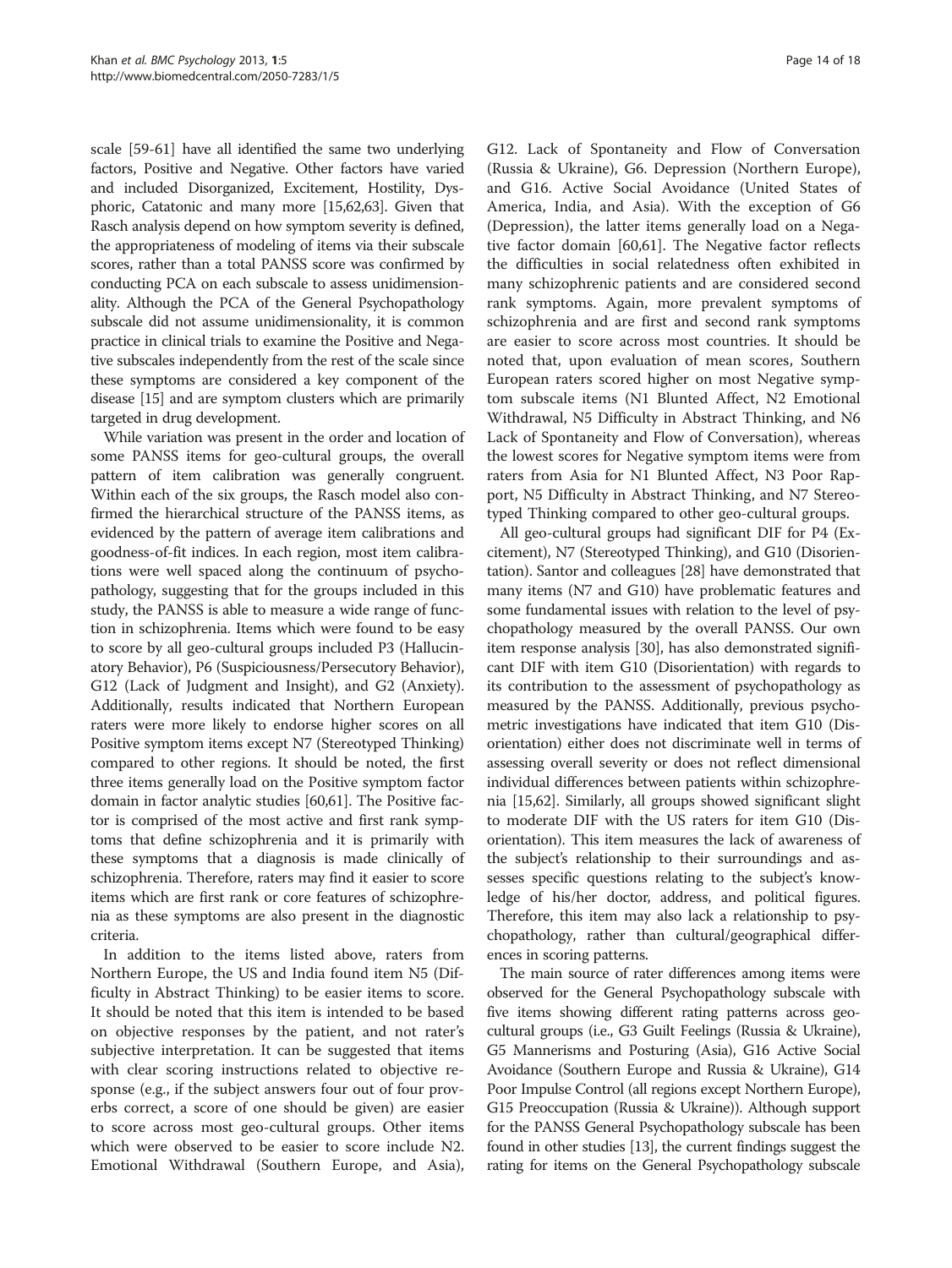differ for European and Japanese raters and it should not be assumed that the same, standard rating tools were applied indiscriminately across these groups.

There are several possible explanations for discrepancies among raters both between and within the geocultural groups examined [\[63\]](#page-16-0). One of the possible reasons may be interpretation variance. Interpretation variance implies that once raters agree on the common criteria, when there are differences, it is more frequently because of decision-making differences in the scoring of the item. Thus, when training a cohort of raters, it may be necessary to focus part of the training on cultural differences and expectations on different thresholds of symptoms. There were significant moderate to large DIF (i.e., ETS Class scores of C) for most items scored by Southern European raters compared to US raters. Different social views due to cultural influence might lead to different rating of social and emotional behaviors. Despite the fact that the Positive and Negative subscales met the other Rasch model requirements, the presence of DIF by region means that culture might contribute to the scores on these items. Therefore, when clinical trial investigators pool PANSS data from different countries, items showing DIF should be removed or split. An iterative "top-down purification" splitting approach for items showing uniform DIF has been applied elsewhere [\[26\]](#page-16-0).

Yet another possible source of differing reliability may be cultural biases found in common-place standardized training methods and materials. Using standardized patients (patients who are trained to portray specific sets of symptoms), it has been demonstrated that videorecorded or tape-recorded interviews increases interrater reliability even among raters with limited exposure to the PANSS (e.g., [\[64](#page-16-0)]) and affective measures [\[65](#page-16-0)]. As such, a culturally diverse group of raters was asked to evaluate cultural idioms, symptom expressions, and social dynamics during the interview which may have been unfamiliar. It can be argued that higher inter-rater reliability may therefore be associated with a higher degree of acculturation amongst raters as much as it is an indication of rater comprehension and agreement.

## Limitations

There are some limitations to this study. First, this analysis focuses on a small cohort of raters from only six geo-cultural groups who rated US training videos. This sample is not representative of all PANSS raters and patients within the geo-cultural groups (except the US); hence findings may not be generalizable across different regions (e.g., South America, Latin America, and areas of Africa). Also, a similar analytic technique using data obtained in clinical trials (utilizing patients from the specific geo-cultural region) is currently underway by this research team. Secondly, this study addresses reliability

cross-sectionally, and not longitudinally. Additional studies would be needed to address differences in PANSS scores across time. Unfortunately in this analysis, we were unable to access data to adjust for possible confounding variables such as level of rater qualifications, amount of experience in the field of schizophrenia, or gender, and recognize that these may influence the differences in mean scale scores. This is, however, a common limitation of cross-cultural comparisons of any subjective or objective data where local socio-demographic conditions vary in their definition and measurement. Since this is the first cross-cultural study of the PANSS and not taking into account the presence of confounding sample characteristics other than geographically defined culture, these findings should to be taken in a preliminary and cautionary manner. More specifically, how rater training is translated in the geo-cultural regions could not be examined using the currently available data, and should be addressed in future cross-cultural studies. Additionally, culture may influence responses to the PANSS for many reasons. For example, some Hispanics have been noted to express emotional and mental health as physical health symptoms [[66\]](#page-17-0), which may be different from non-Hispanics. Also, Klienman and Good [[67](#page-17-0)] reported individuals with depression may be less likely to report sadness or anxiety, but more likely to report sleep problems or appetite changes. The authors recognize that wide variations exist in educational level, occupational status, and cultural identity within communities of raters, therefore as much as geo-cultural matching was attempted, the authors recognize the limitations of the selection of countries per group. Finally, although Rasch analysis allows for the detection of DIF within the current sample size, future studies should attempt to replicate these results using greater and more balanced sample sizes across regions.

# Conclusions

This is the first Rasch analysis of the PANSS in a global setting across cultures. One strength of the Rasch analysis is that problematic items are clearly flagged and specific modifications can be identified to improve rater training and data surveillance of the PANSS. The results showed support for the two subscales (i.e., Positive and Negative symptoms) with recommendations to further assess administration and scoring of specific items; however, the General Psychopathology subscale was shown to be a multidimensional subscale warranting further review. Attention to cultural bias in training curricula and delivery may help to reduce these elements as confounders in future inquiries. The results of the current study further emphasize the need for rigorous individualized training and rater surveillance of scores on the PANSS across different groups, to decrease sources of unreliability. Clearly further research is warranted to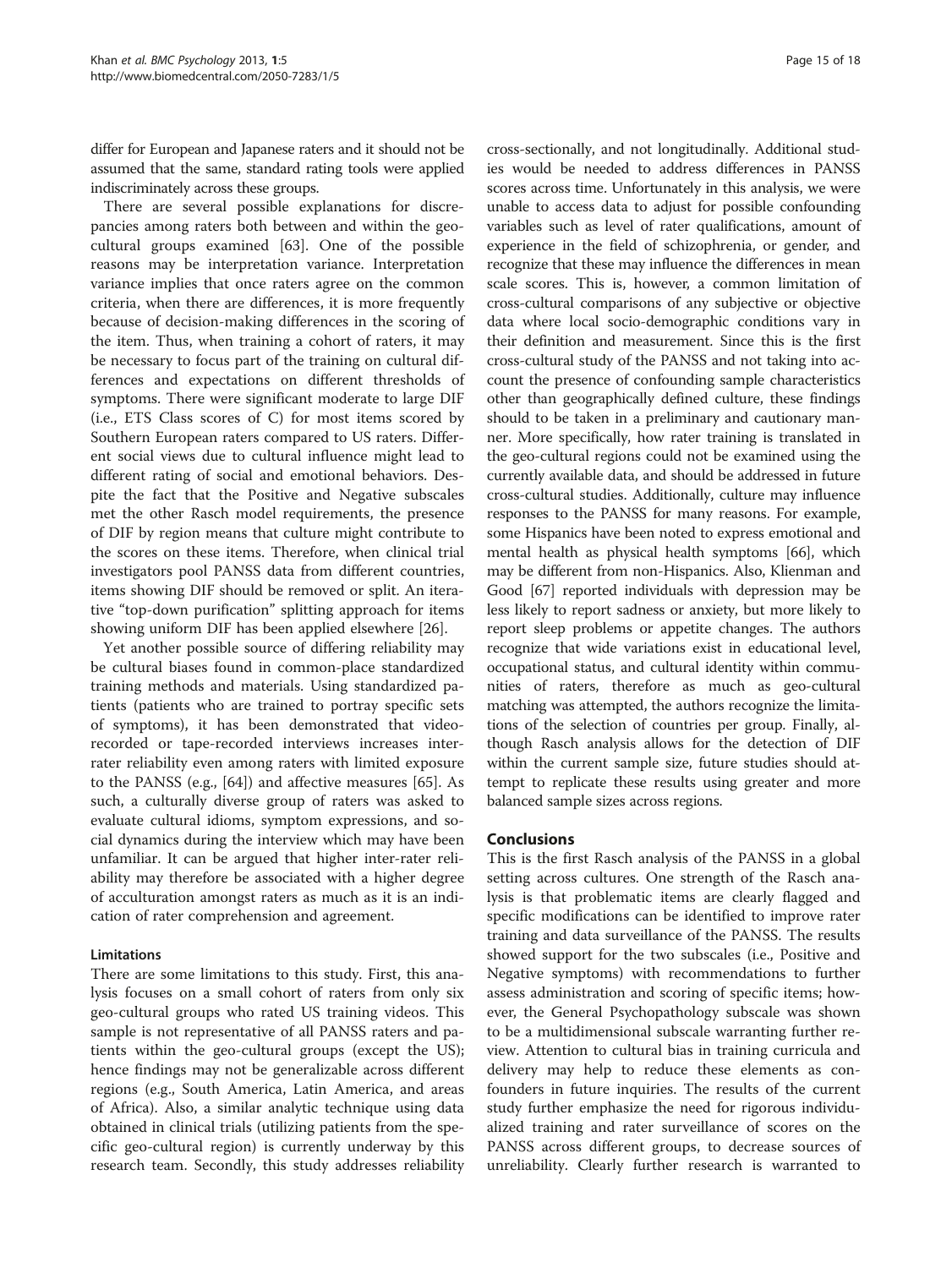# <span id="page-15-0"></span>confirm these findings and establish good sensitivity and specificity across cultures.

### Competing interests

Financial competing interests

In the past five years none of the authors have received reimbursements, fees, funding, or salary from an organization that may in any way gain or lose financially from the publication of this manuscript, either now or in the future. ● All authors indicate that they do not hold any stocks or shares in an organization that may in any way gain or lose financially from the publication of this manuscript, either now or in the future. ● All authors indicate that they do not hold or are currently applying for any patents relating to the content of the manuscript. No author has received reimbursements, fees, funding, or salary from an organization that holds or has applied for patents relating to the content of the manuscript. ● MO has received funding from National Institute of Mental Health. AK has received funding from Janssen Pharmaceuticals, LLP, and the National Institute of Mental Health. All remaining authors have no competing funding interests.

Non-financial competing interests

All authors confirm that they have no non-financial competing interests (political, personal, religious, ideological, academic, intellectual, commercial or any other) to declare in relation to this manuscript.

### Authors' contributions

AK and SL participated in the development of the concept for the study. AK and CY participated in the design of the study, performed the statistical analysis and drafted the manuscript. CY and MO assisted with the statistical analysis and helped draft the manuscript. CY, GDC, LY and AK along with MO conceived of the study, and participated in its design and coordination and helped to draft the manuscript. All remaining authors participated in the design, coordination and drafted the manuscript. All authors read and approved the final manuscript.

### Authors' information

AK is a Statistician at ProPhase LLC and Manhattan Psychiatric Center, New York, NY; she has 10 years' experience working in psychopharmacology research as a statistician and has peer reviewed publications in clinical trials in schizophrenia, including collaborations on book chapters. AKs research interests are in Item Response Theory, Testing and Measurement and Bayesian applications in clinical research. AK obtained a degree in Psychometrics from Fordham University, NY. CY studied at Manchester Metropolitan University, UK, and is the current Clinical Director at CROnos CCS. CYs research interests are testing and measurement, data monitoring, surveillance and mental health studies. CY has publications in statistics, data monitoring and testing and measurement. MO is the Chief Executive Officer at ProPhase LLC and holds an academic position at New York University, NY. SL has a PhD in Middle Eastern and Islamic Studies and is a former Fulbright Scholar and the Lead Research Consultant at The PANSS Research Institute, Inc. GDC is the Chief Executive Officer of CROnos Clinical Consulting Services. His interests are in data monitoring. He also contributes to rater training efforts for clinical trials. BR is a Research & Training Associate at ProPhase LLC; he obtained his degree in Clinical Psychology at Long Island University, New York, NY and is a licensed Psychologist in New York. His interests include testing rater training and clinical psychology. LL is a Research & Training Associate at ProPhase LLC and an Assistant Professor at Pratt Institute, Brooklyn, NY. His research focuses on cross-cultural comparisons, language and development. SJ is the President of ProPhase LLC and obtained her doctorate degree in Clinical Psychology from Long Island University, New York. Her interests are in rater training and clinical psychology. TI is a medical doctor and the Vice President of Seiwa Hospital, Institute of Neuropsychiatry in Tokyo, Japan. His work includes adenosine A2A receptor associated methamphetamine dependence in Japanese, cross cultural comparisons, and pharmacological treatments for Japanese patients with schizophrenia. LY is an epidemiologist at Columbia University, Mailman School of Public Health, New York. LYs work focuses on several key areas of psychiatric epidemiology including identification of subtypes of schizophrenia, cultural implications of schizophrenia, developing interventions for Asian Americans with psychosis.

### Acknowledgements

The authors would like to acknowledge the staff at ProPhase LLC, New York, CROnos CCS, New York and Columbia University, New York, who contributed towards the study by making substantial contributions to conception, and interpretation of data, and were involved in drafting the manuscript for important intellectual content. No financial contributions were involved in the data exchange.

### Author details

<sup>1</sup> ProPhase, LLC, New York, NY, United States of America. <sup>2</sup>CROnos Clinical Consulting Services, Hamilton, NJ, United States of America. <sup>3</sup>The PANSS Research Institute, Inc, New York, NY, United States of America. <sup>4</sup>Nathan S Kline Institute for Psychiatric Research, Orangeburg, NY, United States of America. <sup>5</sup>Manahttan Psychiatric Center, Wards Island, NY, United States of America. <sup>6</sup>New York University, School of Medicine, New York, NY, United States of America. <sup>7</sup> Pratt Institute, Brooklyn, NY, United States of America.<br><sup>8</sup> Columbia University, Department of Enidemiology, New York, NY, United <sup>8</sup>Columbia University, Department of Epidemiology, New York, NY, United States of America. <sup>9</sup>Seiwa Hospital, Institute of Neuropsychiatry, Shinjuku-ku, Tokyo, Japan.

### Received: 13 August 2012 Accepted: 14 February 2013 Published: 11 March 2013

### References

- 1. Patrick, D. L., & Chiang, Y. P. (2000). Measurement of health outcomes in treatment effectiveness evaluations: conceptual and methodological challenges. Medical Care, 38(II), 14–25.
- 2. Standards, A. P. A. (1999). Standards for Educational and Psychological Testing. AERA: American Educational Research Association.
- 3. Aggarwal, N. K., Zhang, X. Y., Stefanovics, E., da Chen, C., Xiu, M. H., Xu, K., et al. (2012). Rater evaluations for psychiatric instruments and cultural differences: the positive and negative syndrome scale in China and the United States. The Journal of Nervous and Mental Disease, 200(9), 814–20.
- 4. Aggarwal, N. K., Tao, H., Xu, K., Stefanovics, E., Zhening, L., & Rosenheck, R. A. (2011). Comparing the PANSS in Chinese and American inpatients: crosscultural psychiatric analyses of instrument translation and implementation. Schizophrenia Research, 132(2–3), 146–52.
- 5. Van Os, J., & Kapur, S. (2010). Psychosis: from diagnosis to syndrome. Nederlands Tijdschrift voor Geneeskunde, 154, A1874.
- 6. Myers, N. L. (2011). Update: Schizophrenia across cultures. Current Psychiatry Reports, 13(4), 305–11.
- 7. Mezzich, J., et al. (2009). Cultural formulation guidelines. Transcultural Psychiatry, 46(3), 383–405.
- 8. Kleinman, A., & Benson, P. (2006). Anthropology in the clinic: the problem of cultural competency and how to fix it. PLoS Medicine, 3(10), e294.
- 9. Groleau, D., Young, A., & Kirmayer, L. J. (2006). The McGill Illness Narrative Interview (MINI): an interview schedule to elicit meanings and modes of reasoning related to illness experience. Transcultural Psychiatry, 43(4), 671–91.
- 10. Zandi, T., Havenaar, J. M., Limburg-Okken, A. G., van Es, H., Sidali, S., Kadri, N., et al. (2008). The need for culture sensitive diagnostic procedures: a study among psychotic patients in Morocco. Social Psychiatry and Psychiatric Epidemiology, 43(3), 244–50.
- 11. Bäärnhielm, S., & Rosso, M. (2009). The cultural formulation: a model to combine nosology and patients' life context in psychiatric diagnostic practice. Transcultural Psychiatry, 46(3), 406–428.
- 12. Rohlof, H., Knipscheer, J., & Kleber, R. (2009). Use of the cultural formulation with refugees. Transcultural Psychiatry, 46(3), 487–505.
- 13. Kay, S. R., Fiszbein, A., & Opler, L. A. (1987). The positive and negative syndrome scale (PANSS) for schizophrenia. Schizophrenia Bulletin, 13(2), 261–276.
- 14. Lader, M. (2000). Rating Scales in Schizophrenia: A Review of Their Usefulness for Assessing Atypical Antipsychotics. CNS Drugs, 14, 23–32.
- 15. Van den Oord, E. J., Rujescu, D., Robles, J. R., Giegling, I., Birrell, C., Bukszár, J., et al. (2006). Factor structure and external validity of the PANSS revisited. Schizophrenia Research, 82, 213–223.
- 16. Kay, S. R., Fiszbein, A., Lindenmayer, J. P., & Opler, L. (1986). Positive and negative syndromes in schizophrenia as a function of chronicity. Acta Psychiatric Scandinavia, 74, 507–518.
- 17. von Knorring, L., & Lindstrom, E. (1995). Principal components and further possibilities with the PANSS. Acta Psychiatrica Scandinavica. Supplementum, 88, 5–10.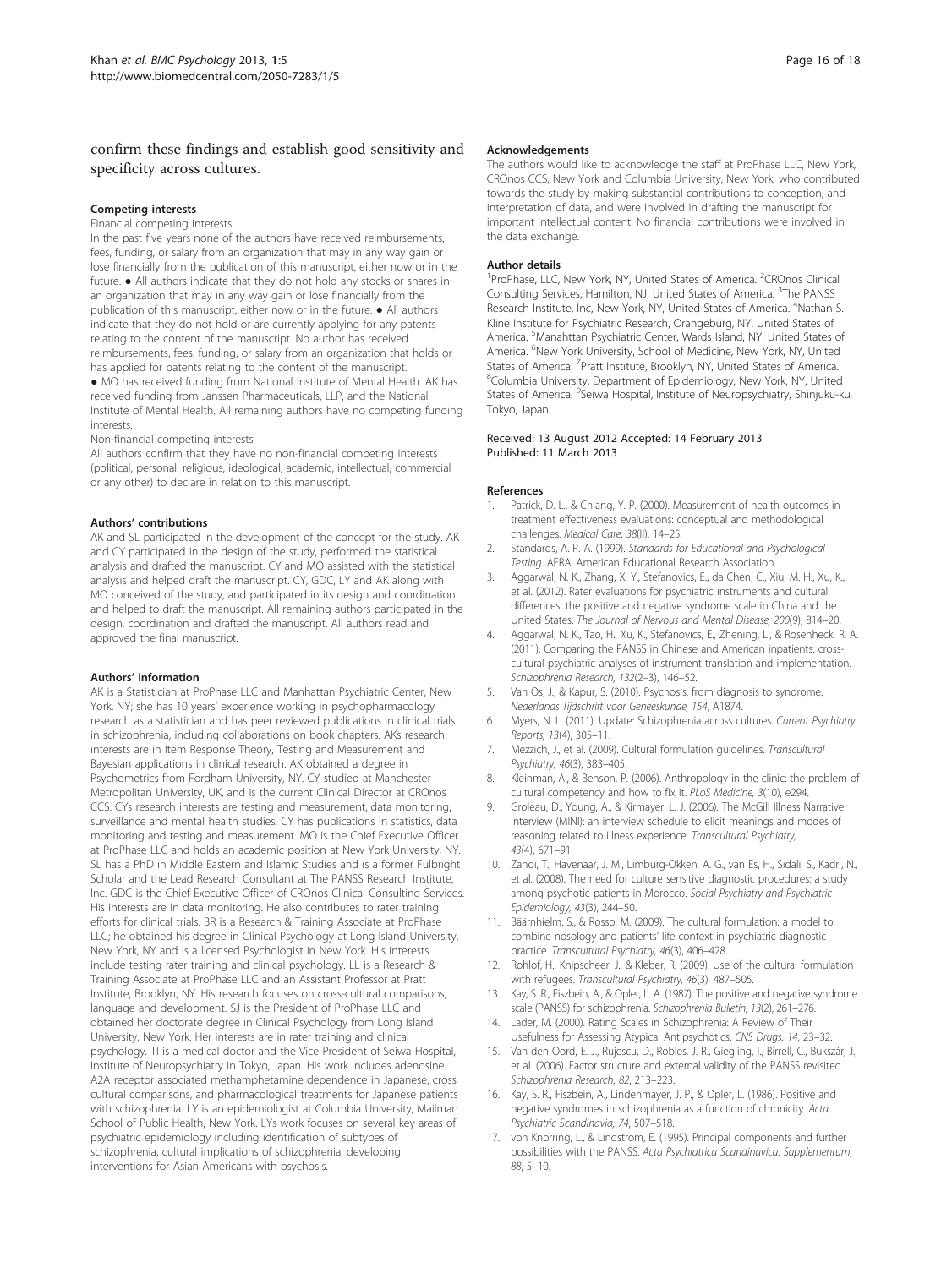- <span id="page-16-0"></span>18. Daniel, D. G., Alphs, L., Cazorla, P., Bartko, J. J., & Panagides, J. (2011). Training for assessment of negative symptoms of schizophrenia across languages and cultures: comparison of the NSA-16 with the PANSS Negative Subscale and Negative Symptom factor. Clinical Schizophrenia & Related Psychoses, 5(2), 87–94.
- 19. Tseng, W. S., Xu, N., Ebata, K., Hsu, J., & Cui, Y. (1986). Diagnostic pattern of neurosis among China, Japan and America. The American Journal of Psychiatry, 143, 1010–1014.
- 20. Cavusgil, S. T., & Das, A. (1997). Methodological issues in empirical crosscultural research: a survey of the management literature and a framework. Management International Review, 37, 71–96.
- 21. Hambleton, R. K. (2005). Issues, designs, and technical guidelines of adapting tests into multiple languages and cultures. In R. K. Hambleton, P. F. Merenda, & C. D. Spielberger (Eds.), Adapting educational and psychological tests for cross-cultural assessment (pp. 3–38). Mahwah: Erlbaum.
- 22. Harkness, J. (1999). In pursuit of quality: Issues for cross-national survey research. International Journal of Social Research Methodology, 2(2), 125–40.
- 23. Peng, T. K., Peterson, M. F., & Shyi, Y. P. (1991). Quantitative methods in cross-national management research: Trends and equivalence issues. Journal of Organizational Behavior, 12, 87–107.
- 24. Tennant, A., Penta, M., Tesio, L., Grimby, G., Thonnard, J. L., Slade, A., et al. (2004). Assessing and adjusting for cross-cultural validity of impairment and activity limitation scales through differential item functioning within the framework of the Rasch model: the PRO-ESOR project. Medical care, 42, I37–48.
- 25. Riordan, C. M., & Vandenberg, R. J. (1994). A central question in crosscultural research: do employees of different cultures interpret work-related measures in an equivalent manner? J Manage, 20(3), 643–71.
- 26. Pallant, J., & Tennant, A. (2007). An introduction to the Rasch measurement model: an example using the Hospital Anxiety and Depression Scale (HADS). British Journal of Clinical Psychology, 46, 1–18.
- 27. Tang, W. K., Wong, E., Chiu, H. F. K., & Ungvari, G. S. (2007). Rasch analysis of the scoring scheme of the HADS Depression subscale in Chinese stroke patients. Psychiatry Research, 150(1), 97–103.
- 28. Santor, D. A., Ascher-Svanum, H., Lindenmayer, J. P., & Obenchain, R. L. (2007). Item response analysis of the Positive and Negative Syndrome Scale. British Medical Journal of Psychiatry, 15, 7–66.
- 29. Levine, S. Z., Rabinowitz, J., & Rizopoulos, D. (2011). Recommendations to improve the Positive and Negative Syndrome Scale (PANSS) based on item response theory. Psychiatry Research, 15;188(3), 446–52.
- 30. Khan, A., Lewis, C., & Lindenmayer, J. P. (2011). Use of Non-Parametric Item Response Theory to develop a shortened version of the Positive and Negative Syndrome Scale (PANSS). BMC Psychiatry, 11, 178–190.
- 31. Holland, P. W., & Wainer, H. (Eds.). (1993). Differential Item Functioning. Hillsdale, New Jersey: Lawrence Erlbaum Associates.
- 32. Teresi, J. A. (2001). Statistical methods for examination of differential item functioning (DIF) with applications to cross-cultural measurement of functional, physical and mental health. J Mental Health Aging, 7, 31–40.
- 33. Groenvold, M., & Petersen, M. A. (2005). The role and use of differential item functioning (DIF) analysis of quality of life data from clinical trials. In P. Fayers & R. Hays (Eds.), Assessing Quality of Life in Clinical Trials (2nd ed., pp. 195–208). Oxford: Oxford University Press.
- 34. Reise, S. P., Widaman, K. F., & Pugh, R. H. (1993). Confirmatory factoranalysis and item response theory–2 approaches for exploring measurement invariance. Psychological Bulletin, 114, 552–566.
- 35. Bjorner, J. B., Kreiner, S., Ware, J. E., Damsgaard, M. T., & Bech, P. (1998). Differential item functioning in the Danish translation of the SF-36. Journal of Clinical Epidemiology, 51, 1189–1202.
- 36. Opler, L. A., Kay, S. R., Lindenmayer, J. P., & Fiszbein, A. (1992). SCI- PANSS. Toronto: Multi-Health Systems Inc.
- 37. Zumbo, B. D. (1999). A handbook on the theory and methods of differential item functioning (DIF): Logistic regression modeling as a unitary framework for binary and Likert-type (ordinal) item scores, Directorate of Human Resources Research and Evaluation. Ottawa: Department of National Defense.
- 38. Lai, J. S., Teresi, J., & Gershon, R. (2005). Procedures for the analysis of differential item functioning (DIF) for small sample sizes. Evaluation & the Health Professions, 4, 283–294.
- 39. Ørhede, E., & Kreiner, S. (2000). Item bias in indices measuring psychosocial work environment and health. Scandinavian Journal of Work, Environment & Health, 26(3), 263–72.
- 40. Bhabha, H. (1994). The location of culture. New York: Routledge.
- 41. DeCerteau, M. (1984). The practice of everyday life. Berkeley: University of California Press.
- 42. Kirmayer, L., & Grouleau, D. (2001). Affective disorders in cultural context. The Psychiatric Clinics of North America, 24(3), 465–478.
- 43. Kim, K., Hwu, H., Zhang, L. D., Lu, M. K., Park, K. K., Hwang, T. J., et al. (2001). Schizophrenic delusions in Seoul, Shanghai and Taipei: a transcultural study. Journal of Korean Medical Science, 16(1), 88–94.
- 44. Corin, E., Thara, R., & Padmavati, R. (2005). Shadows of culture in psychosis in south India: A methodological exploration and illustration. International Review of Psychiatry, 17(2), 75–81.
- 45. Meeuwesen, L., Harmsen, J., Bernsen, R., & Bruijnseels, M. A. (2006). Do Dutch doctors communicate differently with immigrant patients than with Dutch patients? Social Science & Medicine, 63(9), 2407–2417.
- 46. Kleinman, A. (1988). Rethinking psychiatry. From cultural category to personal experience. New York: The Free Press.
- 47. Rezvyy, G., Oiesvold, T., Parniakov, A., & Olstad, R. (2005). A comparative study of diagnostic practice in psychiatry in Northern Norway and Northwest Russia. Social Psychiatry and Psychiatric Epidemiology, 40, 316–323.
- 48. Galtung, J. (1981). Structure, culture, and intellectual style: an essay comparing saxonic, teutonic, gallic and nipponic approaches. Social Science Information, 20(6), 817–856.
- 49. Yang, L. H., Lo, G., Wonpat-Boria, A. J., Singla, D. R., Lonk, B. G., & Phillips, M. R. (2011). Effects of labeling and interpersonal contact upon attitudes towards schizophrenia: implications for reducing mental illness stigma in urban China. Social Psychiatry and Psychiatric Epidemiology, 47(9), 1459–1473.
- 50. Liechti, S., Ivanova, E., Jovic, S., Gordon, J., Opler, M., & Yavorsky, C. (2010). Effect of language-specific training on rater performance in assessment of PANSS items and Subscales. Washington, D.C: The International Society for Clinical Trials and Methodology.
- 51. Nunnally, J. C. (1978). Psychometric Theory (2nd ed.). New York: McGraw Hill.
- 52. Andreasen, N. C., Carpenter, W. T., Jr., Kane, J. M., et al. (2005). Remission in schizophrenia: proposed criteria and rationale for consensus. The American Journal of Psychiatry, 162, 441–9.
- 53. Benson, J. (1998). Developing a strong program of construct validation: A test anxiety example. Educational Measurement: Issues and Practice, 17(1), 5–9.
- 54. Hattie, J. (1985). Methodology Review: Assessing Unidimensionality of Tests and Items. Applied Psychological Measurement, 9, 139–164.
- 55. Bartlett, M. S. (1985). A note on multiplying factors for various chi square approximations. J Royal Stat Society, 16, 296–298.
- Kaiser, H. F. (1974). An index of factorial simplicity. Psychometrika, 39, 31-36.
- 57. Bond, T. G., & Fox, C. M. (2001). Applying the Rasch model: fundamental measurement in the human sciences. Mahwah, NJ: Lawrence Erlbaum Associates.
- 58. Metrik, J. (2011). Item Analysis software [www.itemanalysis.com](http://www.itemanalysis.com/).
- 59. Davis, J. M., & Chen, N. (2001). The effects of olanzapine on the 5 dimensions of schizophrenia derived by factor analysis: combined results of the North American and international trials. The Journal of Clinical Psychiatry, 62, 757–771.
- 60. Lancon, C., Aghababian, V., Llorca, P. M., & Auquier, P. (1998). Factorial structure of the Positive and Negative Syndrome Scale (PANSS): a forced five-dimensional factor analysis. Acta Psychiatric Scandanavia, 98, 369–376.
- 61. Lindenmayer, J. P., Bernstein-Hyman, R., Grochowski, B. A., & Bark, N. (1995). Psychopathology of schizophrenia: initial validation of a five factor model. Psychopathology, 28, 22–31.
- 62. Fresan, A., De la Fuente-Sandoval, C., Loyzaga, C., Garcia-Anaya, M., Meyenberg, N., Nicolini, H., et al. (2005). A forced five-dimensional factor analysis and concurrent validity of the Positive and Negative Syndrome Scale in Mexican schizophrenic patients. Schizophrenia Research, 72, 123–129.
- 63. van Herk, H., Poortinga, Y. H., & Verhallen, T. M. (2004). Response styles in rating scales: Evidence of method bias in data from six EU countries. Journal of Cross-Cultural Psychology, 35(3), 346–360.
- 64. Kobak, K. A., Opler, M. G. A., & Engelhardt, N. (2007). PANSS rater training using Internet and videoconference: Results from a pilot study. Schizophrenia Research, 92, 63–67.
- 65. Jeglic, E., Kobak, K. A., Engelhardt, N., Williams, J. B., Lipsitz, J. D., Salvucci, D., et al. (2007). A novel approach to the rater training and certification in multinational trials. International Clinical Psychopharmacology, 22(4), 187–191.